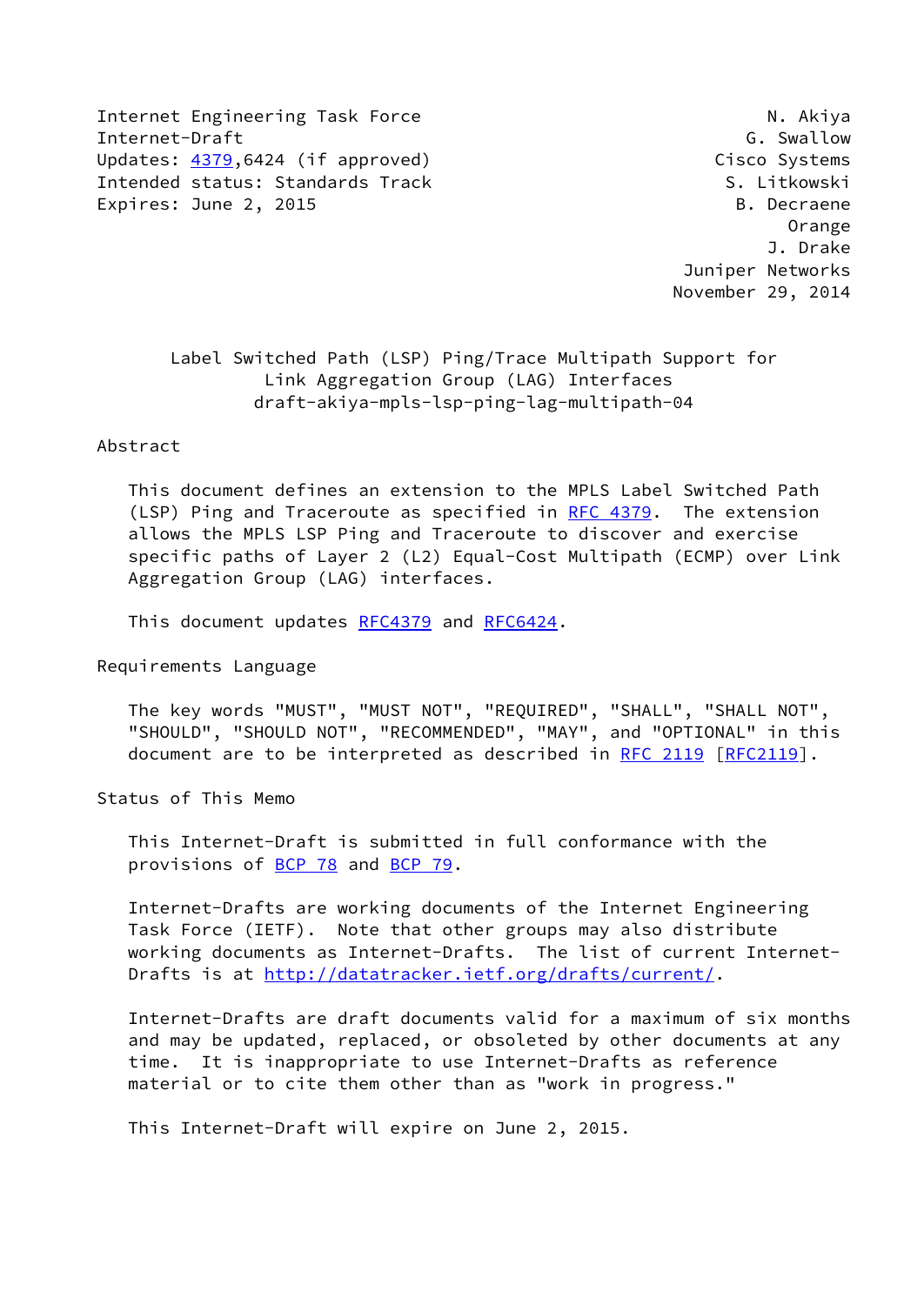Internet-Draft LSP Ping LAG Multipath November 2014

Copyright Notice

 Copyright (c) 2014 IETF Trust and the persons identified as the document authors. All rights reserved.

This document is subject to **[BCP 78](https://datatracker.ietf.org/doc/pdf/bcp78)** and the IETF Trust's Legal Provisions Relating to IETF Documents [\(http://trustee.ietf.org/license-info](http://trustee.ietf.org/license-info)) in effect on the date of publication of this document. Please review these documents carefully, as they describe your rights and restrictions with respect to this document. Code Components extracted from this document must include Simplified BSD License text as described in Section 4.e of the Trust Legal Provisions and are provided without warranty as described in the Simplified BSD License.

# Table of Contents

|                                                           | $\overline{3}$  |
|-----------------------------------------------------------|-----------------|
| 1.1.                                                      |                 |
| 1.2.                                                      | $\frac{3}{3}$   |
| 2.                                                        | $\overline{4}$  |
| Mechanism to Discover L2 ECMP Multipath<br>3.             | $\overline{5}$  |
| Initiator LSR Procedures<br>3.1.                          | $\overline{5}$  |
| 3.2. Responder LSR Procedures                             | $\overline{5}$  |
| 3.3. Additional Initiator LSR Procedures                  | $\overline{1}$  |
| $\underline{4}$ . Mechanism to Validate L2 ECMP Traversal | 8               |
| Initiator LSR Procedures<br>4.1.                          | $\underline{8}$ |
| 4.2. Responder LSR Procedures                             | 9               |
| 4.3. Additional Initiator LSR Procedures                  | 9               |
| $\overline{5}$ .                                          | 11              |
| 6.                                                        | 12              |
| $\overline{1}$ .                                          | 12              |
| Detailed Interface and Label Stack TLV<br>8.              | 13              |
|                                                           | 15              |
| 8.1.1. Incoming Label Stack Sub-TLV                       | 15              |
| 8.1.2. Incoming Interface Index Sub-TLV                   | 16              |
| 9.                                                        | 17              |
|                                                           | 17              |
| 10.1. LAG Interface Info TLV                              | 17              |
| $10.1.1$ . LAG Interface Info Flags                       | <b>18</b>       |
| Interface Index Sub-TLV<br>10.2.                          | 18              |
| 10.2.1. Interface Index Flags                             | 18              |
| $10.3$ . Detailed Interface and Label Stack TLV           | 19              |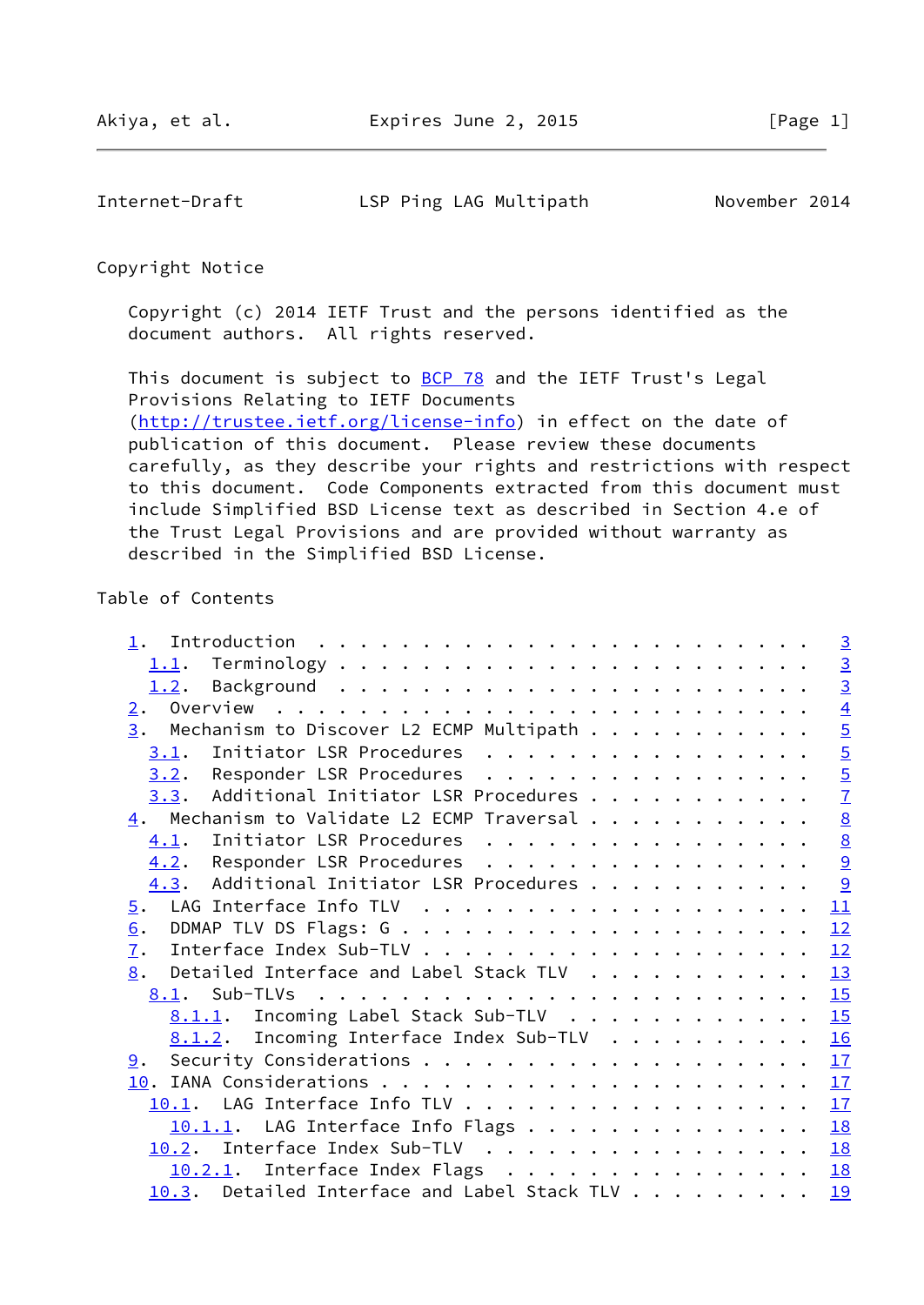| 10.3.1. Sub-TLVs for TLV Type TBD3 19 |  |  |  |  |  |
|---------------------------------------|--|--|--|--|--|
|                                       |  |  |  |  |  |
|                                       |  |  |  |  |  |
|                                       |  |  |  |  |  |
| 12.1. Normative References 20         |  |  |  |  |  |

| Akiya, et al. | Expires June 2, 2015 |  | [Page 2] |
|---------------|----------------------|--|----------|
|---------------|----------------------|--|----------|

<span id="page-2-1"></span>

| Internet-Draft |  |
|----------------|--|
|----------------|--|

LSP Ping LAG Multipath November 2014

| 12.2. Informative References 20                   |  |  |  |  |  |  |
|---------------------------------------------------|--|--|--|--|--|--|
| Appendix A. LAG with L2 Switch Issues $\cdots$ 21 |  |  |  |  |  |  |
| A.1. Equal Numbers of LAG Members 21              |  |  |  |  |  |  |
| A.2. Deviating Numbers of LAG Members 21          |  |  |  |  |  |  |
|                                                   |  |  |  |  |  |  |
|                                                   |  |  |  |  |  |  |
|                                                   |  |  |  |  |  |  |

# <span id="page-2-0"></span>[1](#page-2-0). Introduction

<span id="page-2-2"></span>[1.1](#page-2-2). Terminology

The following acronyms/terminologies are used in this document:

- o MPLS Multiprotocol Label Switching.
- o LSP Label Switched Path.
- o LSR Label Switching Router.
- o ECMP Equal-Cost Multipath.
- o LAG Link Aggregation Group.
- o Initiator LSR LSR which sends MPLS echo request.
- o Responder LSR LSR which receives MPLS echo request and sends MPLS echo reply.

### <span id="page-2-3"></span>[1.2](#page-2-3). Background

 The MPLS Label Switched Path (LSP) Ping and Traceroute as specified in [[RFC4379\]](https://datatracker.ietf.org/doc/pdf/rfc4379) are powerful tools designed to diagnose all available layer 3 (L3) paths of LSPs, i.e. provides diagnostic coverage of L3 Equal-Cost Multipath (ECMP). In many MPLS networks, Link Aggregation Group (LAG) as defined in [[IEEE802.1AX](#page-22-4)], which provide Layer 2 (L2)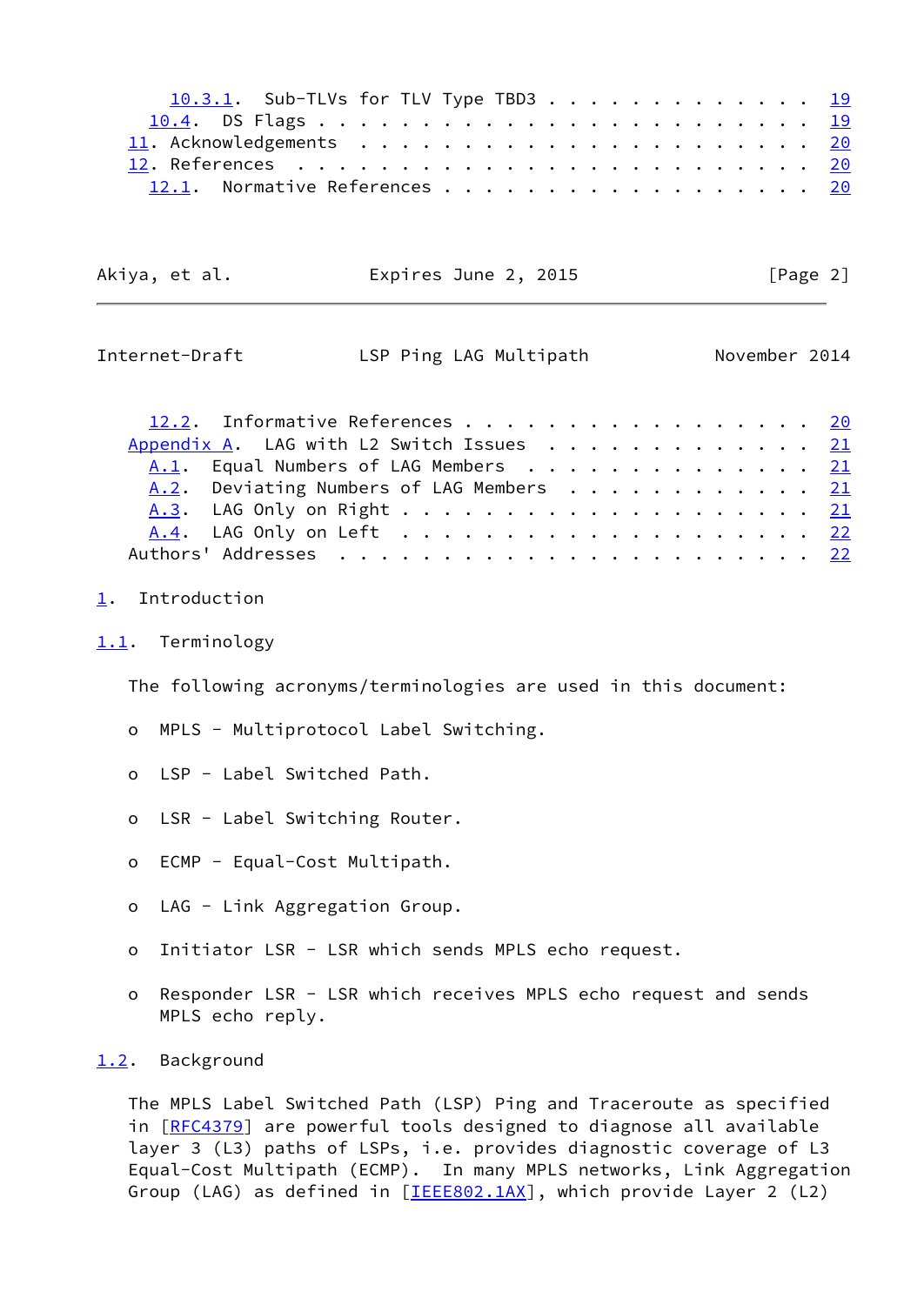ECMP, are often used for various reasons. MPLS LSP Ping and Traceroute tools were not designed to discover and exercise specific paths of L2 ECMP. Result raises a limitation for following scenario when LSP X traverses over LAG Y:

- o Label switching of LSP X over one or more member links of LAG Y is succeeding.
- o Label switching of LSP X over one or more member links of LAG Y is failing.

| Akiya, et al. | Expires June 2, 2015 | [Page 3] |
|---------------|----------------------|----------|
|---------------|----------------------|----------|

<span id="page-3-1"></span>Internet-Draft LSP Ping LAG Multipath November 2014

 o MPLS echo request for LSP X over LAG Y is load balanced over a member link which is label switching successfully.

 With above scenario, MPLS LSP Ping and Traceroute will not be able to detect the MPLS switching failure of problematic member link(s) of the LAG. In other words, lack of L2 ECMP discovery and exercise capability can produce an outcome where MPLS LSP Ping and Traceroute can be blind to label switching failures over LAG interface that are impacting MPLS traffic. It is, thus, desirable to extend the MPLS LSP Ping and Traceroute to have deterministic diagnostic coverage of LAG interfaces.

 Creation of this document was motivated by issues encountered in live networks.

<span id="page-3-0"></span>[2](#page-3-0). Overview

 This document defines an extension to the MPLS LSP Ping and Traceroute to describe Multipath Information for LAG member links separately, thus allowing MPLS LSP Ping and Traceroute to discover and exercise specific paths of L2 ECMP over LAG interfaces. Reader is expected to be familiar with mechanics of the MPLS LSP Ping and Traceroute described in Section [3.3 of \[RFC4379\]](https://datatracker.ietf.org/doc/pdf/rfc4379#section-3.3) and Downstream Detailed Mapping TLV (DDMAP) described in Section [3.3 of \[RFC6424\]](https://datatracker.ietf.org/doc/pdf/rfc6424#section-3.3).

 MPLS echo request carries a DDMAP and an optional TLV to indicate that separate load balancing information for each L2 nexthop over LAG is desired in MPLS echo reply. Responder LSR places the same optional TLV in the MPLS echo reply to provide acknowledgement back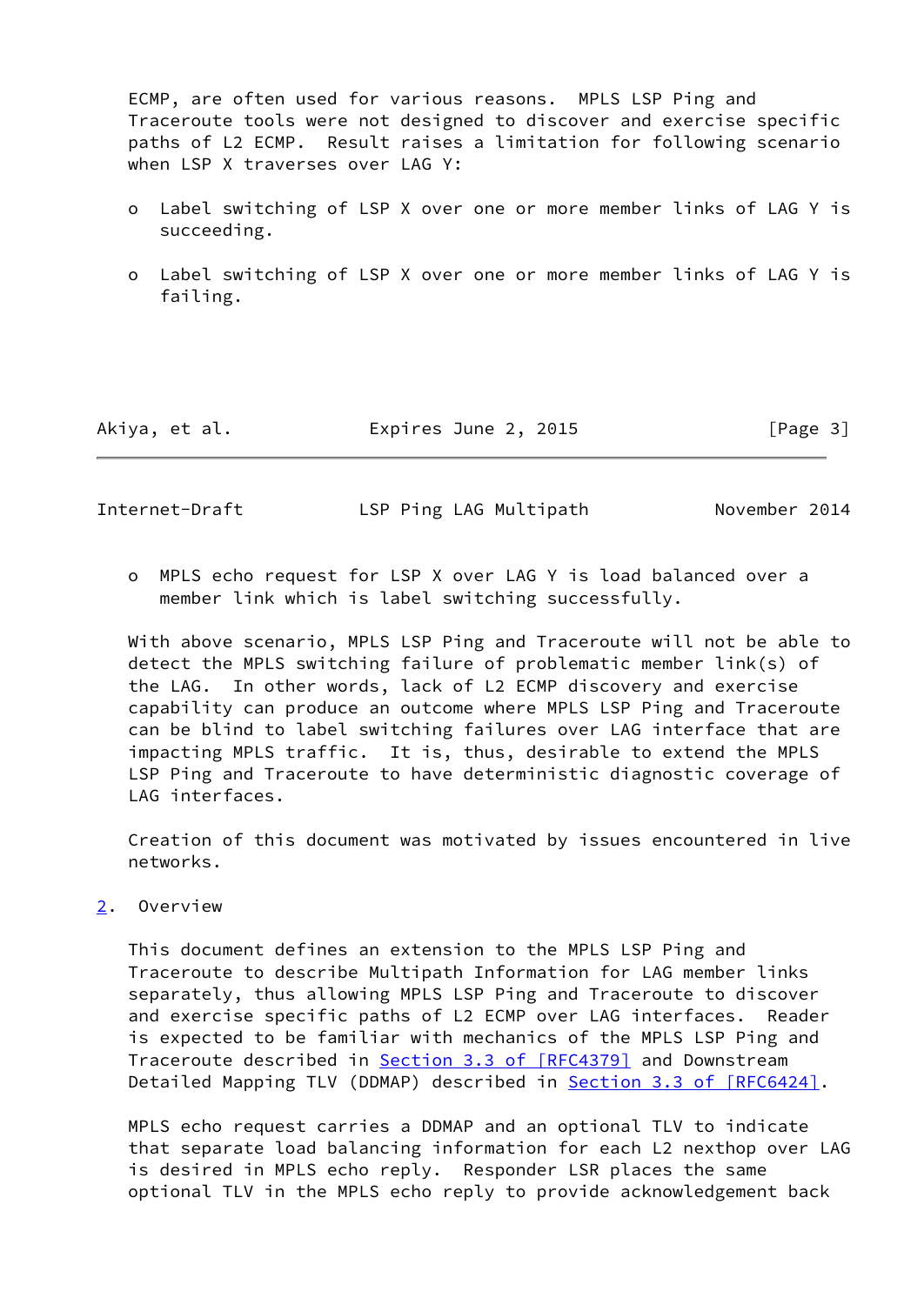to the initiator. It also adds, for each downstream LAG member, a load balance information (i.e. multipath information and interface index). The following figure and the texts provides an example using an LDP network. However the problem and the mechanism is applicable to all types of LSPs which can traverse over LAG interfaces.

 <----- LDP Network -----> +-------+ | | A-------B=======C-------E | | +-------D-------+ ---- Non-LAG

==== LAG comprising of two member links

Figure 1: Example LDP Network

Akiya, et al. **Expires June 2, 2015** [Page 4]

<span id="page-4-0"></span>Internet-Draft LSP Ping LAG Multipath November 2014

 When node A is initiating LSP Traceroute to node E, node B will return to node A load balance information for following entries.

- 1. Downstream C over Non-LAG (upper path).
- 2. First Downstream C over LAG (middle path).
- 3. Second Downstream C over LAG (middle path).
- 4. Downstream D over Non-LAG (lower path).

This document defines:

- o In [Section 3,](#page-5-0) a mechanism to discover L2 ECMP multipath information;
- o In [Section 4,](#page-8-0) a mechanism to validate L2 ECMP traversal in some LAG provisioning models;
- o In [Section 5,](#page-11-0) the LAG Interface Info TLV;
- o In [Section 6,](#page-12-0) the LAG Description Indicator flag;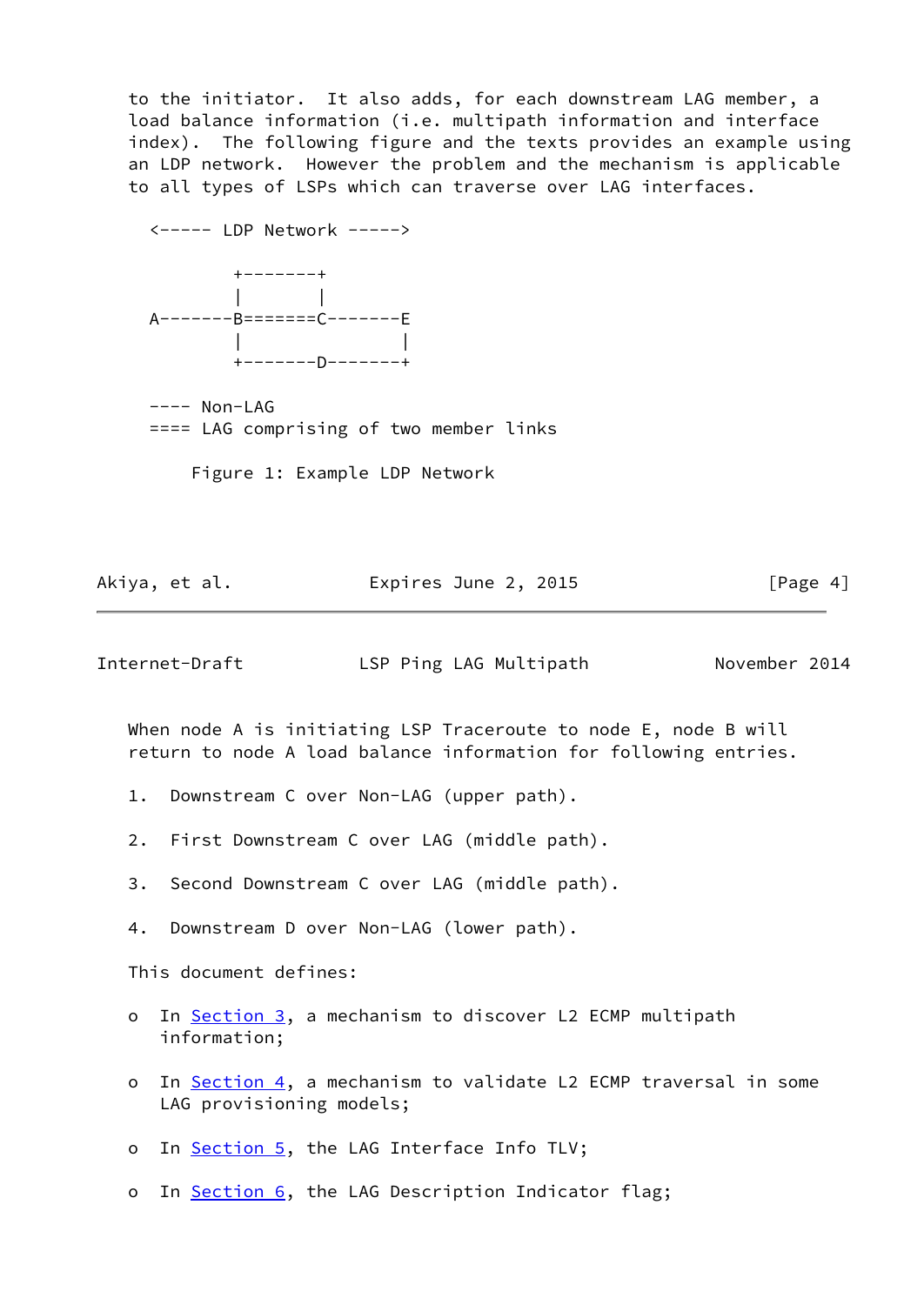- o In [Section 7,](#page-13-0) the Interface Index Sub-TLV;
- o In [Section 8,](#page-14-0) the Detailed Interface and Label Stack TLV;

o In [Appendix A,](#page-22-1) issues with LAG having an L2 Switch.

 Note that the mechanism described in this document does not impose any changes to scenarios where an LSP is pinned down to a particular LAG member (i.e. the LAG is not treated as one logical interface by the LSP).

- <span id="page-5-0"></span>[3](#page-5-0). Mechanism to Discover L2 ECMP Multipath
- <span id="page-5-1"></span>[3.1](#page-5-1). Initiator LSR Procedures

 The MPLS echo request carries a DDMAP and the LAG Interface Info TLV (described in [Section 5\)](#page-11-0) to indicate that separate load balancing information for each L2 nexthop over LAG is desired in MPLS echo reply.

<span id="page-5-2"></span>[3.2](#page-5-2). Responder LSR Procedures

 Responder LSRs that understand the LAG Interface Info TLV but are unable to describe outgoing LAG member links separately are to use the following procedures:

| Akiya, et al.<br>Expires June 2, 2015 | [Page 5] |
|---------------------------------------|----------|
|---------------------------------------|----------|

| Internet-Draft | LSP Ping LAG Multipath | November 2014 |
|----------------|------------------------|---------------|
|                |                        |               |

- o The responder LSR MUST add the LAG Interface Info TLV in the MPLS echo reply. This will allow the initiator LSR to understand that the responder LSR understood the LAG Interface Info TLV.
- o The responder LSR MUST clear the Downstream LAG Info Accommodation flag in the LAG Interface Info Flags field of the LAG Interface Info TLV. This will allow the initiator LSR to understand that the responder LSR understood the LAG Interface Info TLV but cannot describe outgoing LAG member links separately in the DDMAP.

 The responder LSRs that understands the LAG Interface Info TLV and are able to describe outgoing LAG member links separately are to use the follow procedures, regardless of whether or not outgoing interfaces include LAG interfaces: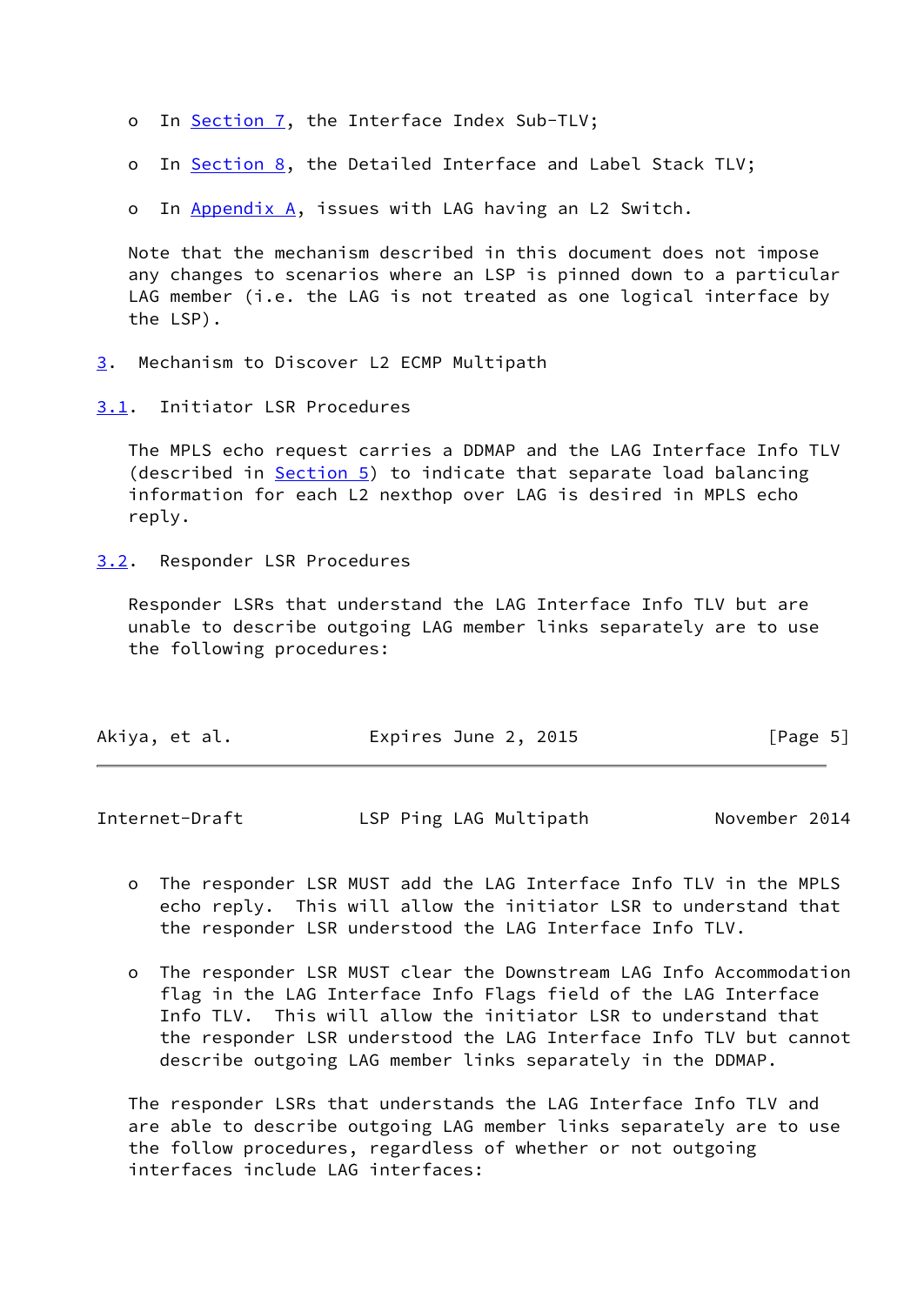- o The responder LSR MUST add the LAG Interface Info TLV in the MPLS echo reply.
- o The responder LSR MUST set the Downstream LAG Info Accommodation flag in the LAG Interface Info Flags field of the LAG Interface Info TLV.
- o For each downstream that is a LAG interface:
	- \* The responder LSR MUST add DDMAP in the MPLS echo reply.
	- \* The responder LSR MUST set the LAG Description Indicator flag in the DS Flags field (described in **Section 6)** of the DDMAP.
	- \* In the DDMAP, Interface Index Sub-TLV and Multipath Data Sub- TLV are to describe each LAG member link. All other fields of the DDMAP are to describe the LAG interface.
	- \* For each LAG member link of this LAG interface:
		- + The responder LSR MUST add an Interface Index Sub-TLV (described in [Section 7\)](#page-13-0) with the LAG Member Link Indicator flag set in the Interface Index Flags field, describing this LAG member link.
		- + The responder LSR MUST add an Multipath Data Sub-TLV for this LAG member link, if received DDMAP requested multipath information.

 Based on the procedures described above, every LAG member link will have the Interface Index Sub-TLV and the Multipath Data Sub-TLV entries in the DDMAP. When both the Interface Index Sub-TLV and the Multipath Data Sub-TLV are placed in the DDMAP to describe a LAG

<span id="page-6-0"></span>

| Akiya, et al.  | Expires June 2, 2015                                                                                                                    | [Page 6]      |
|----------------|-----------------------------------------------------------------------------------------------------------------------------------------|---------------|
| Internet-Draft | LSP Ping LAG Multipath                                                                                                                  | November 2014 |
|                | member link, Interface Index Sub-TLV MUST be added first with<br>Multipath Data Sub-TLV immediately following.                          |               |
|                | For example, a responder LSR possessing a LAG interface with two<br>member links would send the following DDMAP for this LAG interface: |               |
| 0              | 0 1 2 3 4 5 6 7 8 9 0 1 2 3 4 5 6 7 8 9 0 1 2 3 4 5 6 7 8 9 0 1                                                                         |               |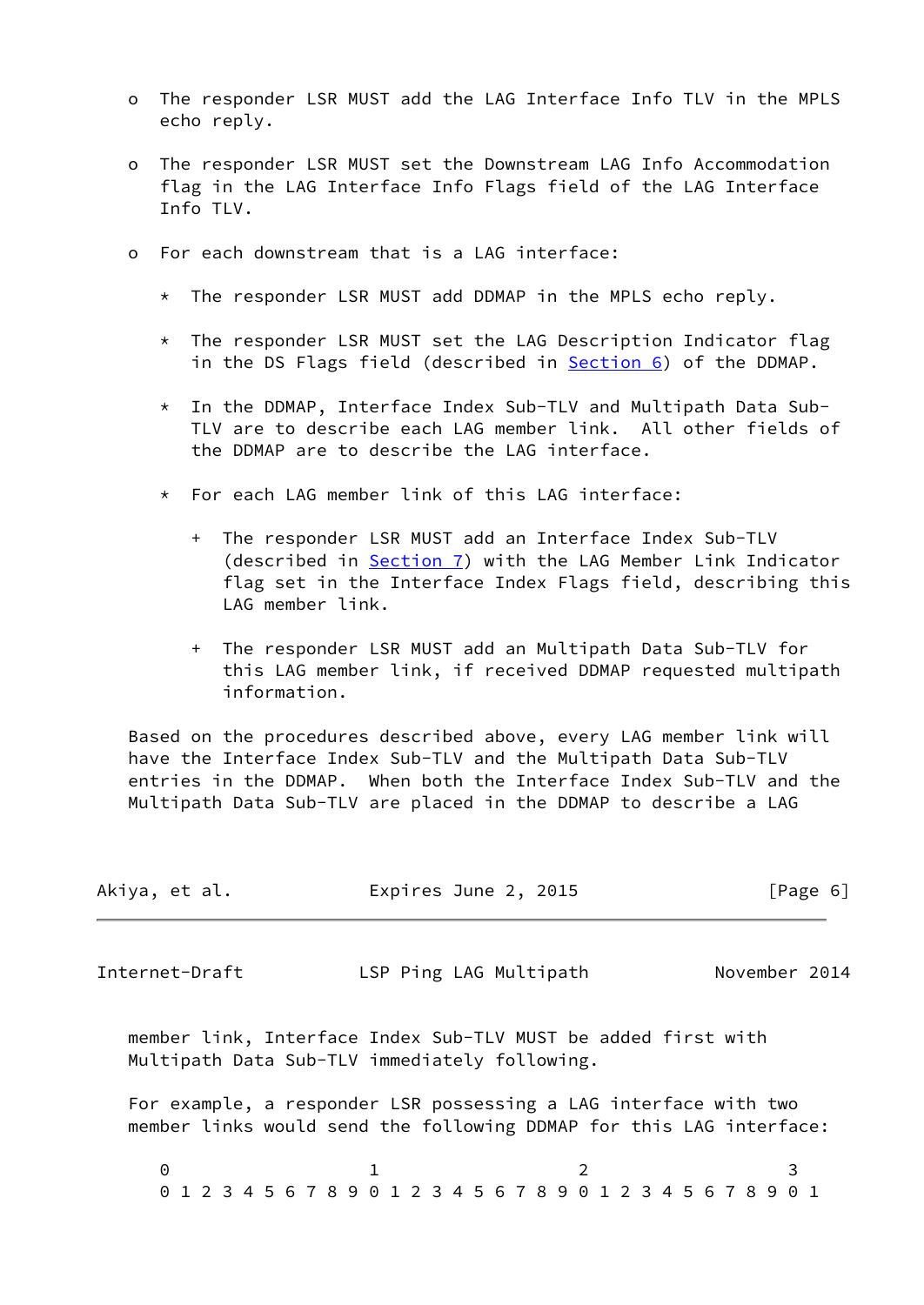+-+-+-+-+-+-+-+-+-+-+-+-+-+-+-+-+-+-+-+-+-+-+-+-+-+-+-+-+-+-+-+-+ DDMAP fields describing LAG interface with DS Flags G set | +-+-+-+-+-+-+-+-+-+-+-+-+-+-+-+-+-+-+-+-+-+-+-+-+-+-+-+-+-+-+-+-+ Interface Index Sub-TLV of LAG member link #1 +-+-+-+-+-+-+-+-+-+-+-+-+-+-+-+-+-+-+-+-+-+-+-+-+-+-+-+-+-+-+-+-+ Multipath Data Sub-TLV LAG member link #1 +-+-+-+-+-+-+-+-+-+-+-+-+-+-+-+-+-+-+-+-+-+-+-+-+-+-+-+-+-+-+-+-+ Interface Index Sub-TLV of LAG member link #2 +-+-+-+-+-+-+-+-+-+-+-+-+-+-+-+-+-+-+-+-+-+-+-+-+-+-+-+-+-+-+-+-+ | Multipath Data Sub-TLV LAG member link #2 | +-+-+-+-+-+-+-+-+-+-+-+-+-+-+-+-+-+-+-+-+-+-+-+-+-+-+-+-+-+-+-+-+ Label Stack Sub-TLV +-+-+-+-+-+-+-+-+-+-+-+-+-+-+-+-+-+-+-+-+-+-+-+-+-+-+-+-+-+-+-+-+

Figure 2: Example of DDMAP in MPLS Echo Reply

<span id="page-7-0"></span>[3.3](#page-7-0). Additional Initiator LSR Procedures

Above procedures allow an initiator LSR to:

- o Require the responder LSR to always add the LAG Interface Info TLV in the MPLS echo reply. This allows the initiator LSR to identify whether or not the responder LSR understands the LAG Interface Info TLV and can describe outgoing LAG member links separately.
- o Utilize the value of the LAG Description Indicator flag in DS Flags to identify whether each DDMAP describes a LAG interface or a non-LAG interface.
- o Obtain multipath information which is expected to traverse the specific LAG member link described by corresponding interface index.

 When an initiator LSR receives a DDMAP containing LAG member information from a downstream LSR with TTL=n, then the subsequent DDMAP sent by the initiator LSR to the downstream LSR with TTL=n+1 through a particular LAG member link MUST be updated with following procedures:

| Akiya, et al.<br>Expires June 2, 2015<br>[Page 7] |  |
|---------------------------------------------------|--|
|---------------------------------------------------|--|

<span id="page-7-1"></span>Internet-Draft LSP Ping LAG Multipath November 2014

o The Interface Index Sub-TLVs MUST NOT be present in the sending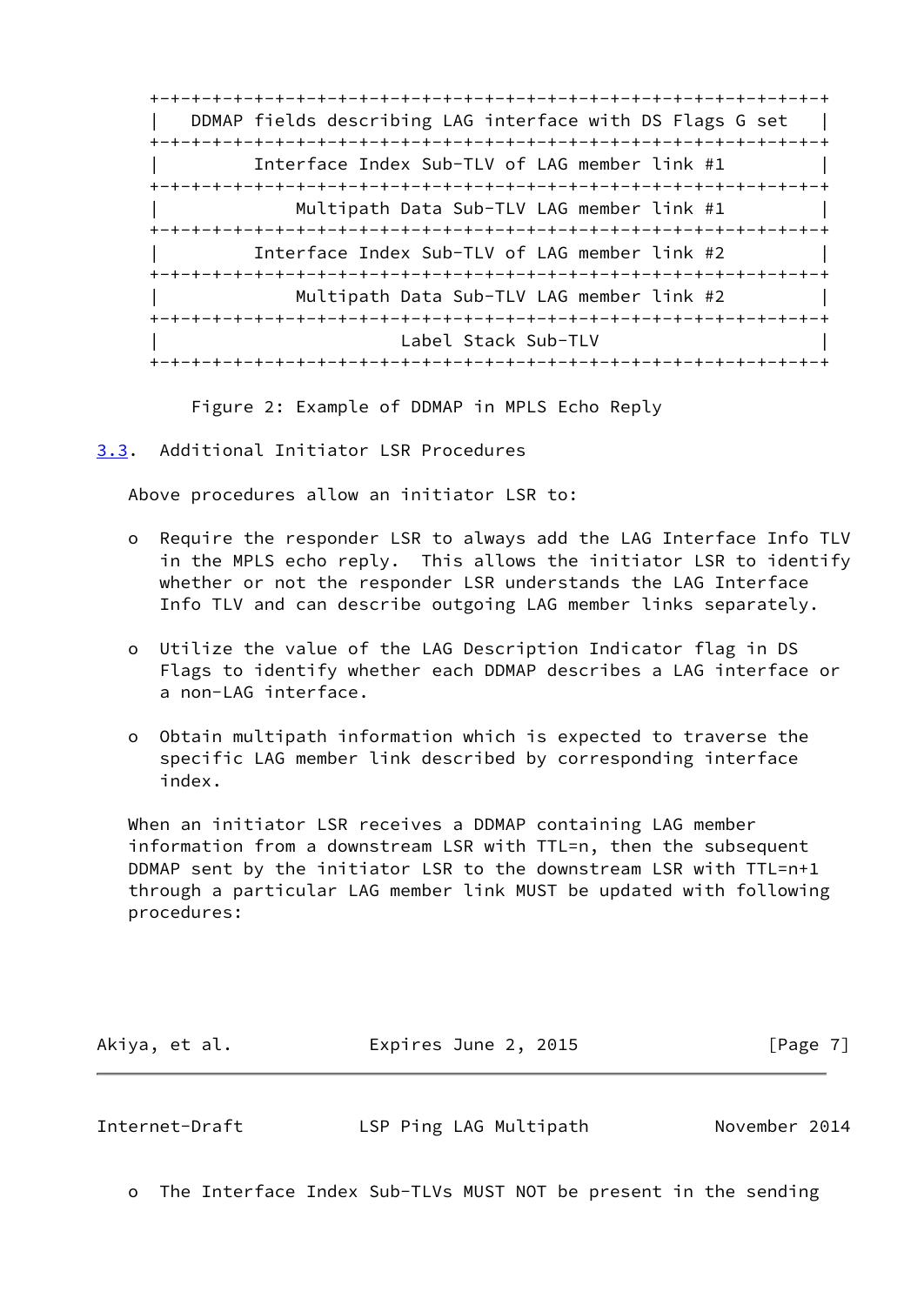DDMAP.

- o The Multipath Data Sub-TLVs SHOULD be updated to include just the one corresponding to the LAG member link being traversed. The initiator LSR MAY combine the Multipath Data Sub-TLVs for all LAG member links into a single Multipath Data Sub-TLV, but there MUST be only one Multipath Data Sub-TLV in the sending DDMAP.
- o All other fields of the DDMAP are to comply with procedures described in [\[RFC6424](https://datatracker.ietf.org/doc/pdf/rfc6424)].

 Using the DDMAP example described in the Figure 2, the DDMAP being sent by the initiator LSR through LAG member link #1 to the next downstream LSR should be:

0 1 2 3 0 1 2 3 4 5 6 7 8 9 0 1 2 3 4 5 6 7 8 9 0 1 2 3 4 5 6 7 8 9 0 1 +-+-+-+-+-+-+-+-+-+-+-+-+-+-+-+-+-+-+-+-+-+-+-+-+-+-+-+-+-+-+-+-+ DDMAP fields describing LAG interface with DS Flags G set | +-+-+-+-+-+-+-+-+-+-+-+-+-+-+-+-+-+-+-+-+-+-+-+-+-+-+-+-+-+-+-+-+ Multipath Data Sub-TLV LAG member link #1 +-+-+-+-+-+-+-+-+-+-+-+-+-+-+-+-+-+-+-+-+-+-+-+-+-+-+-+-+-+-+-+-+ Label Stack Sub-TLV +-+-+-+-+-+-+-+-+-+-+-+-+-+-+-+-+-+-+-+-+-+-+-+-+-+-+-+-+-+-+-+-+

Figure 3: Example of DDMAP in MPLS Echo Request

<span id="page-8-0"></span>[4](#page-8-0). Mechanism to Validate L2 ECMP Traversal

 This document does not update the FEC validation procedures nor the DDMAP validation procedures, specified in [[RFC4379](https://datatracker.ietf.org/doc/pdf/rfc4379)] and [\[RFC6424](https://datatracker.ietf.org/doc/pdf/rfc6424)] respectively. Rather this document provides the mechanism for the initiator LSR to obtain additional information from the downstream LSRs when incoming and/or outgoing interfaces are LAGs. With this additional information, it is the responsibility of the initiator LSR to validate the L2 ECMP traversal.

<span id="page-8-1"></span>[4.1](#page-8-1). Initiator LSR Procedures

 The MPLS echo request is sent with a DDMAP with DS Flags I set and the optional LAG Interface Info TLV to indicate the request for Detailed Interface and Label Stack TLV with additional LAG member link information (i.e. interface index) in the MPLS echo reply.

Akiya, et al. Expires June 2, 2015 [Page 8]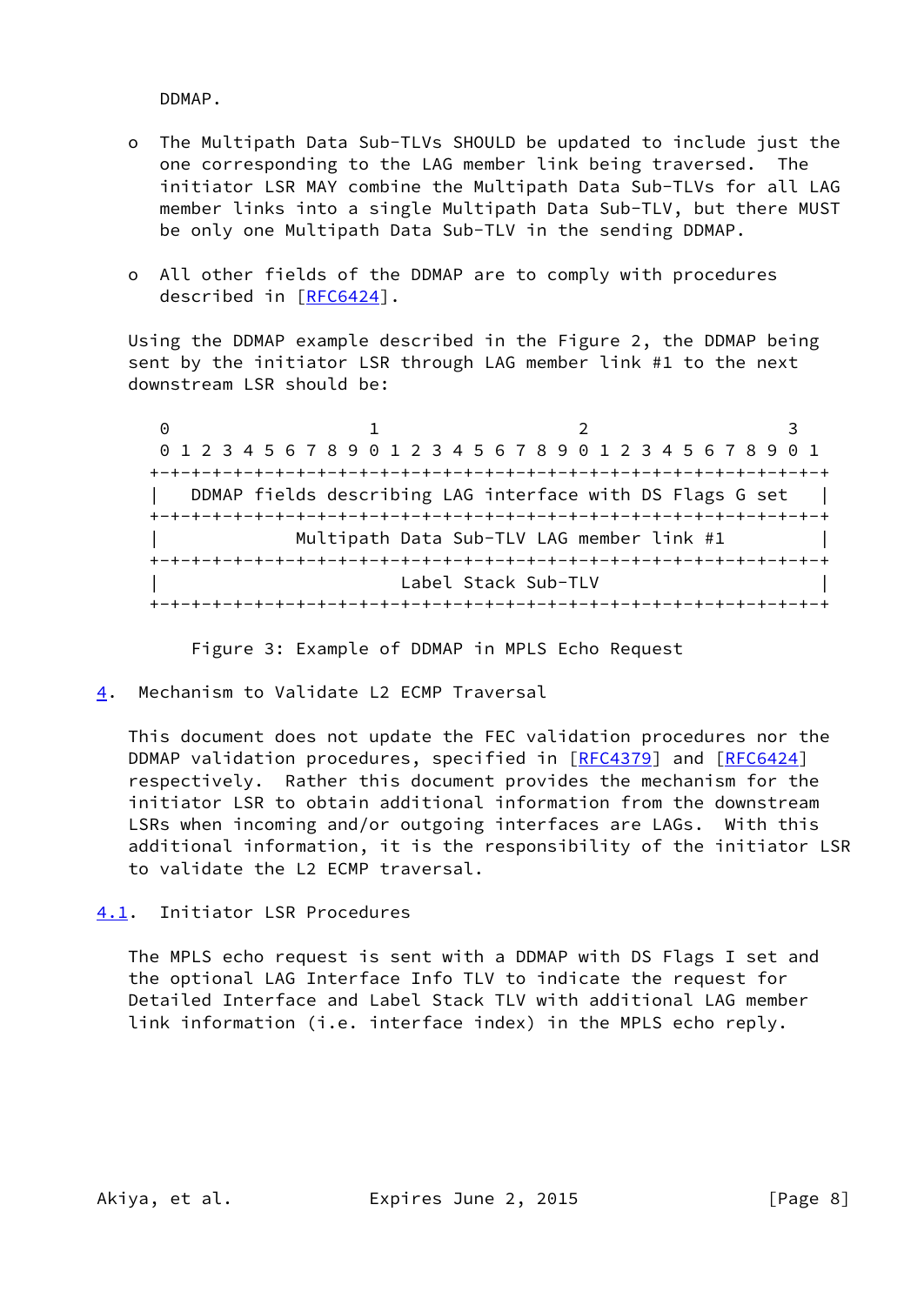<span id="page-9-1"></span>Internet-Draft LSP Ping LAG Multipath November 2014

## <span id="page-9-0"></span>[4.2](#page-9-0). Responder LSR Procedures

 Responder LSRs that understands the LAG Interface Info TLV but unable to describe incoming LAG member link are to use following procedures:

- o The responder LSR MUST add the LAG Interface Info TLV in the MPLS echo reply. This will allow the initiator LSR to understand that the responder LSR understood the LAG Interface Info TLV.
- o The responder LSR MUST clear The Upstream LAG Info Accommodation flag in the LAG Interface Info Flags field of the LAG Interface Info TLV. This will allow the initiator LSR to understand that the responder LSR understood the LAG Interface Info TLV but cannot describe incoming LAG member link.

 The responder LSRs that understands the LAG Interface Info TLV and able to describe incoming LAG member link MUST use the following procedures, regardless of whether or not incoming interface was a LAG interface:

- o Add the LAG Interface Info TLV in the MPLS echo reply to provide acknowledgement back to the initiator. The Upstream LAG Info Accommodation flag MUST be set in the LAG Interface Info Flags field.
- o When the received DDMAP had DS Flags I set, add the Detailed Interface and Label Stack TLV (described in [Section 8\)](#page-14-0) in the MPLS echo reply.
- o When the received DDMAP had DS Flags I set and incoming interface was a LAG, add the Incoming Interface Index Sub-TLV (described in [Section 8.1.2\)](#page-17-0). The LAG Member Link Indicator flag MUST be set in the Interface Index Flags field, and the Interface Index field set to the LAG member link which received the MPLS echo request.

These procedures allow initiator LSR to:

 o Identify whether or not the responder LSR understands the LAG Interface Info TLV and can describe the incoming LAG member links (the responder LSR is mandated to always add the LAG Interface Info TLV in the MPLS echo reply).

<span id="page-9-2"></span>[4.3](#page-9-2). Additional Initiator LSR Procedures

Along with procedures described in **Section 3**, described procedures in this section will allow an initiator LSR to know: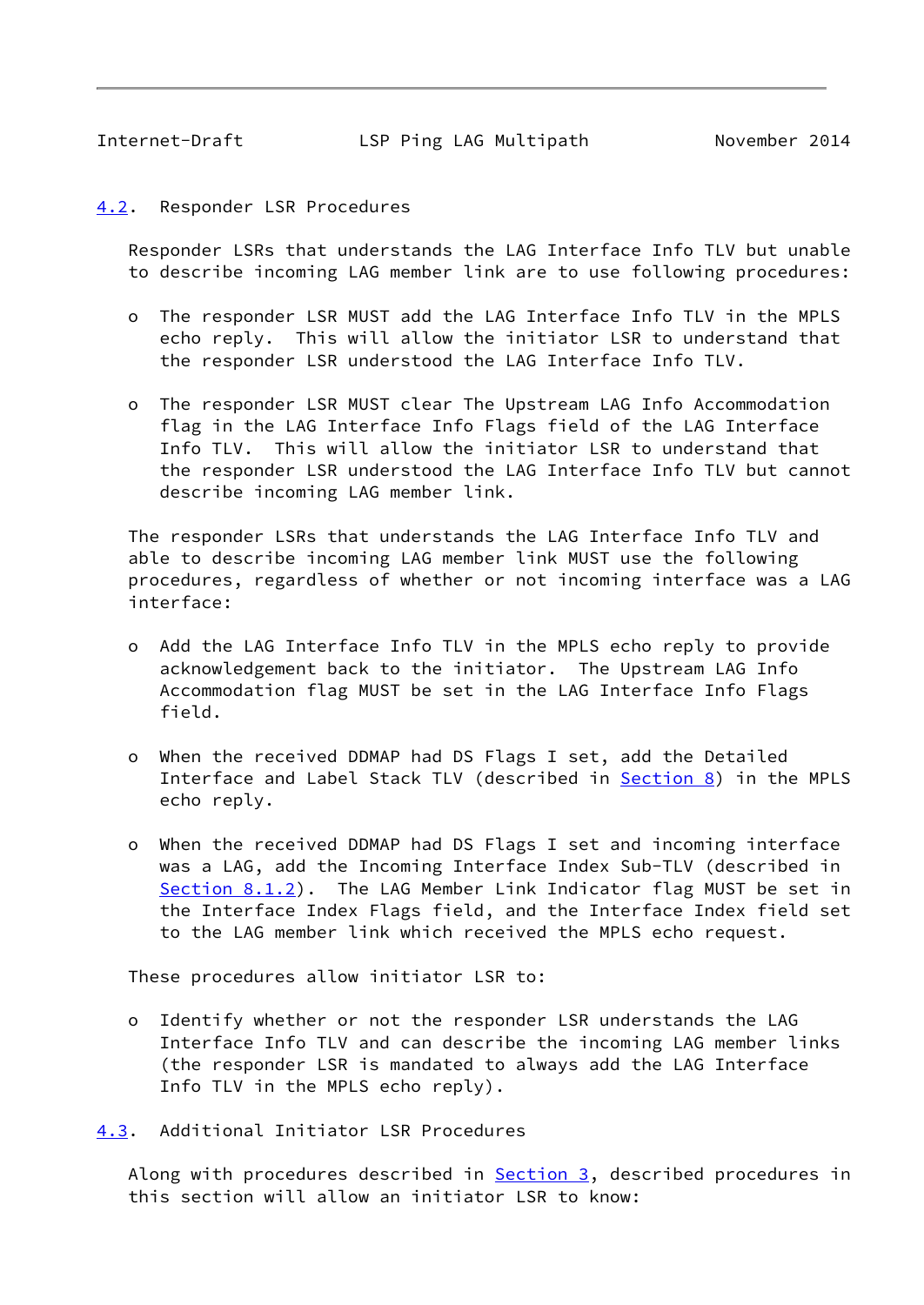Internet-Draft LSP Ping LAG Multipath November 2014

- o The expected load balance information of every LAG member link, at LSR with TTL=n.
- o With specific entropy, the expected interface index of the outgoing LAG member link at TTL=n.
- o With specific entropy, the interface index of the incoming LAG member link at TTL=n+1.

 Expectation is that there's a relationship between the interface index of the outgoing LAG member link at TTL=n and the interface index of the incoming LAG member link at TTL=n+1 for all discovered entropies. In other words, set of entropies that load balances to outgoing LAG member link X at TTL=n should all reach the nexthop on same incoming LAG member link Y at TTL=n+1.

 With additional logics added in the initiator LSR, following checks can be performed:

- o Success case:
	- \* Traversing LAG member=1 at TTL=n results in LAG member=1' as the incoming interface at TTL=n+1.
	- \* Traversing LAG member=2 at TTL=n results in LAG member=2' as the incoming interface at TTL=n+1.
- o Error case:
	- \* Traversing LAG member=1 at TTL=n results in LAG member=1' as the incoming interface at TTL=n+1.
	- \* Traversing LAG member=2 at TTL=n results in LAG member=1' as the incoming interface at TTL=n+1.

 Note that defined procedures will provide a deterministic result for LAG interfaces that are back-to-back connected between routers (i.e. no L2 switch in between). If there is a L2 switch between LSR at TTL=n and LSR at TTL=n+1, there is no guarantee that traversal of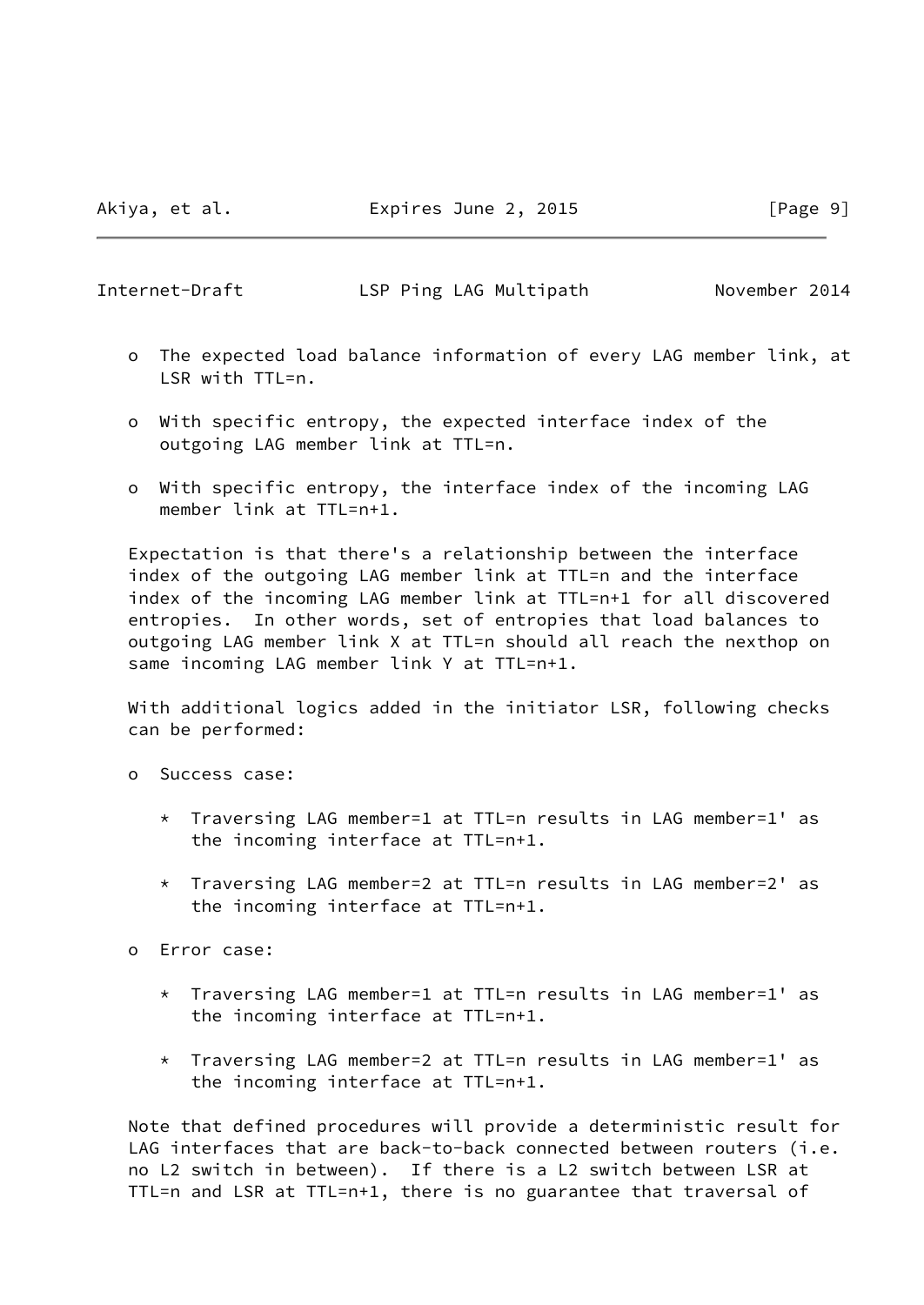every LAG member link at TTL=n will result in reaching different interface index at TTL=n+1. Issues resulting from LAG with L2 switch in between are further described in  $Appendix A$ . LAG provisioning models in operated network should be considered when analyzing the output of LSP Traceroute exercising L2 ECMPs.

Akiya, et al. **Expires June 2, 2015** [Page 10]

<span id="page-11-1"></span>Internet-Draft LSP Ping LAG Multipath November 2014

<span id="page-11-0"></span>[5](#page-11-0). LAG Interface Info TLV

 The LAG Interface Info object is a new TLV that MAY be included in the MPLS echo request message. An MPLS echo request MUST NOT include more than one LAG Interface Info object. Presence of LAG Interface Info object is a request that responder LSR describes upstream and downstream LAG interfaces according to procedures defined in this document. If the responder LSR is able to accommodate this request, then the LAG Interface Info object MUST be included in the MPLS echo reply message.

 LAG Interface Info TLV Type is TBD1. Length is 4. The Value field of LAG Interface TLV has following format:

| 0 1 2 3 4 5 6 7 8 9 0 1 2 3 4 5 6 7 8 9 0 1 2 3 4 5 6 7 8 9 0 1 |              |  |
|-----------------------------------------------------------------|--------------|--|
|                                                                 |              |  |
| Type                                                            | Length       |  |
|                                                                 |              |  |
| LAG Interface Info Flags                                        | Must Be Zero |  |
|                                                                 |              |  |

Figure 4: LAG Interface Info TLV

LAG Interface Info Flags

 LAG Interface Info Flags field is a bit vector with following format.

 0 1 0 1 2 3 4 5 6 7 8 9 0 1 2 3 4 5 +-+-+-+-+-+-+-+-+-+-+-+-+-+-+-+-+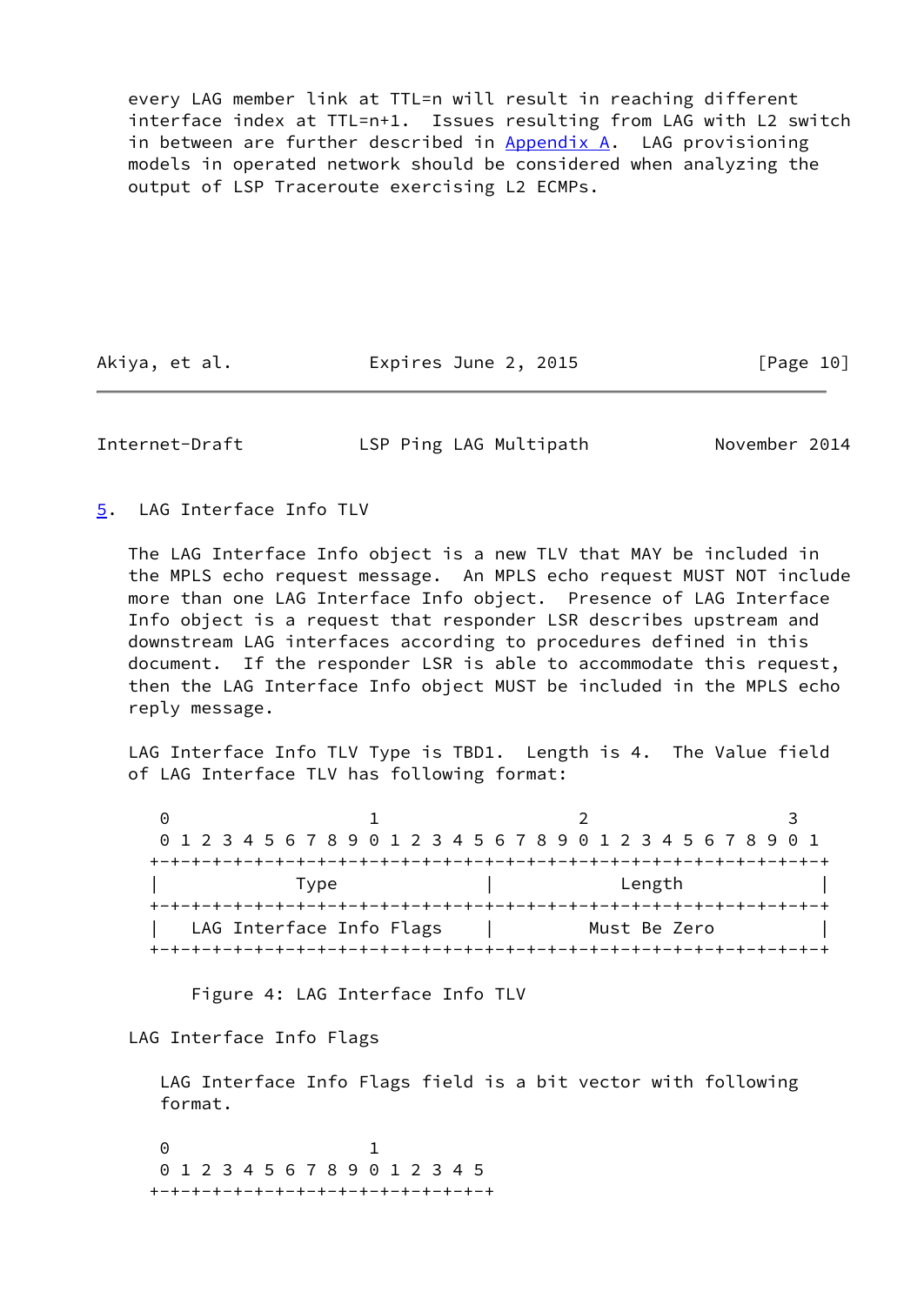| Must Be Zero (Reserved) |U|D| +-+-+-+-+-+-+-+-+-+-+-+-+-+-+-+-+

 Two flags are defined: U and D. The remaining flags MUST be set to zero when sending and ignored on receipt. Both U and D flags MUST be cleared in MPLS echo request message when sending, and ignored on receipt. Either or both U and D flags MAY be set in MPLS echo reply message.

Akiya, et al. Expires June 2, 2015 [Page 11]

<span id="page-12-1"></span>Internet-Draft LSP Ping LAG Multipath November 2014

 Flag Name and Meaning ---- ----------------

U Upstream LAG Info Accommodation

 When this flag is set, LSR is capable of placing Incoming Interface Index Sub-TLV, describing LAG member link, in the Detailed Interface and Label Stack TLV.

D Downstream LAG Info Accommodation

 When this flag is set, LSR is capable of placing Interface Index Sub-TLV and Multipath Data Sub-TLV, describing LAG member link, in the Downstream Detailed Mapping TLV.

<span id="page-12-0"></span>[6](#page-12-0). DDMAP TLV DS Flags: G

 One flag, G, is added in DS Flags field of the DDMAP TLV. The G flag of the DS Flags field has no meaning in the MPLS echo request message. The G flag MUST therefore be cleared when sending, and ignored on the receipt of the MPLS echo request message. In the MPLS echo reply message, G flag MUST be set if the DDMAP TLV describes a LAG interface. It MUST be cleared otherwise.

DS Flags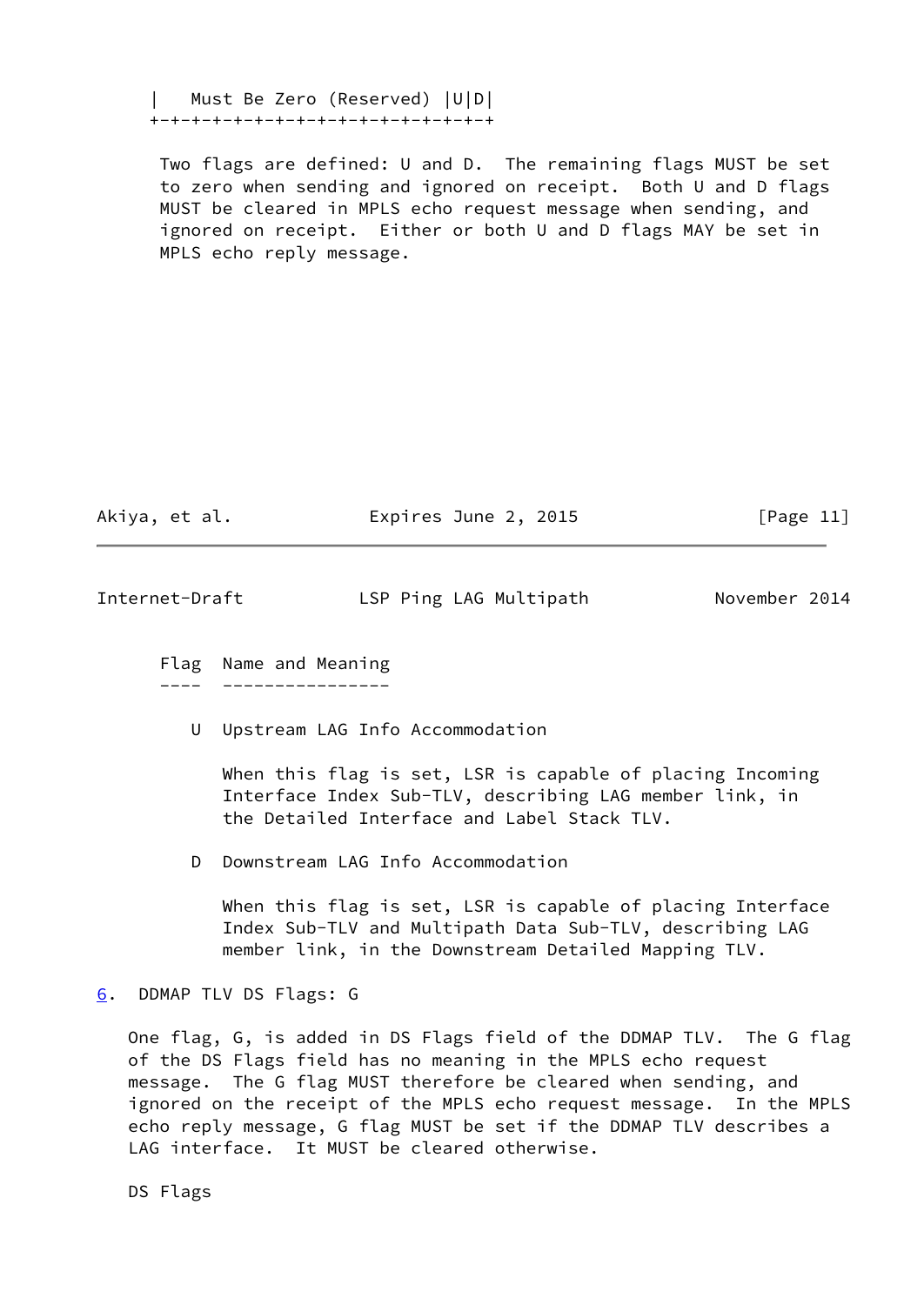DS Flags G is added, in Bit Number TBD4, in DS Flags bit vector. 0 1 2 3 4 5 6 7 +-+-+-+-+-+-+-+-+ | MBZ |G|MBZ|I|N| +-+-+-+-+-+-+-+-+ RFC-Editor-Note: Please update above figure to place the flag G in the bit number TBD4. Flag Name and Meaning ---- ---------------- G LAG Description Indicator When this flag is set, DDMAP describes a LAG interface. [7](#page-13-0). Interface Index Sub-TLV The Interface Index object is a Sub-TLV that MAY be included in a DDMAP TLV. Zero or more Interface Index object MAY appear in a DDMAP Akiya, et al. Expires June 2, 2015 [Page 12] Internet-Draft LSP Ping LAG Multipath November 2014

<span id="page-13-1"></span><span id="page-13-0"></span> TLV. The Interface Index Sub-TLV describes the index assigned by local LSR to the egress interface.

 Interface Index Sub-TLV Type is TBD2. Length is 8, and the Value field has following format:

0 1 2 3 0 1 2 3 4 5 6 7 8 9 0 1 2 3 4 5 6 7 8 9 0 1 2 3 4 5 6 7 8 9 0 1 +-+-+-+-+-+-+-+-+-+-+-+-+-+-+-+-+-+-+-+-+-+-+-+-+-+-+-+-+-+-+-+-+ Type  $|$  Length +-+-+-+-+-+-+-+-+-+-+-+-+-+-+-+-+-+-+-+-+-+-+-+-+-+-+-+-+-+-+-+-+ Interface Index Flags | Must Be Zero +-+-+-+-+-+-+-+-+-+-+-+-+-+-+-+-+-+-+-+-+-+-+-+-+-+-+-+-+-+-+-+-+ | Interface Index | +-+-+-+-+-+-+-+-+-+-+-+-+-+-+-+-+-+-+-+-+-+-+-+-+-+-+-+-+-+-+-+-+

Figure 5: Interface Index Sub-TLV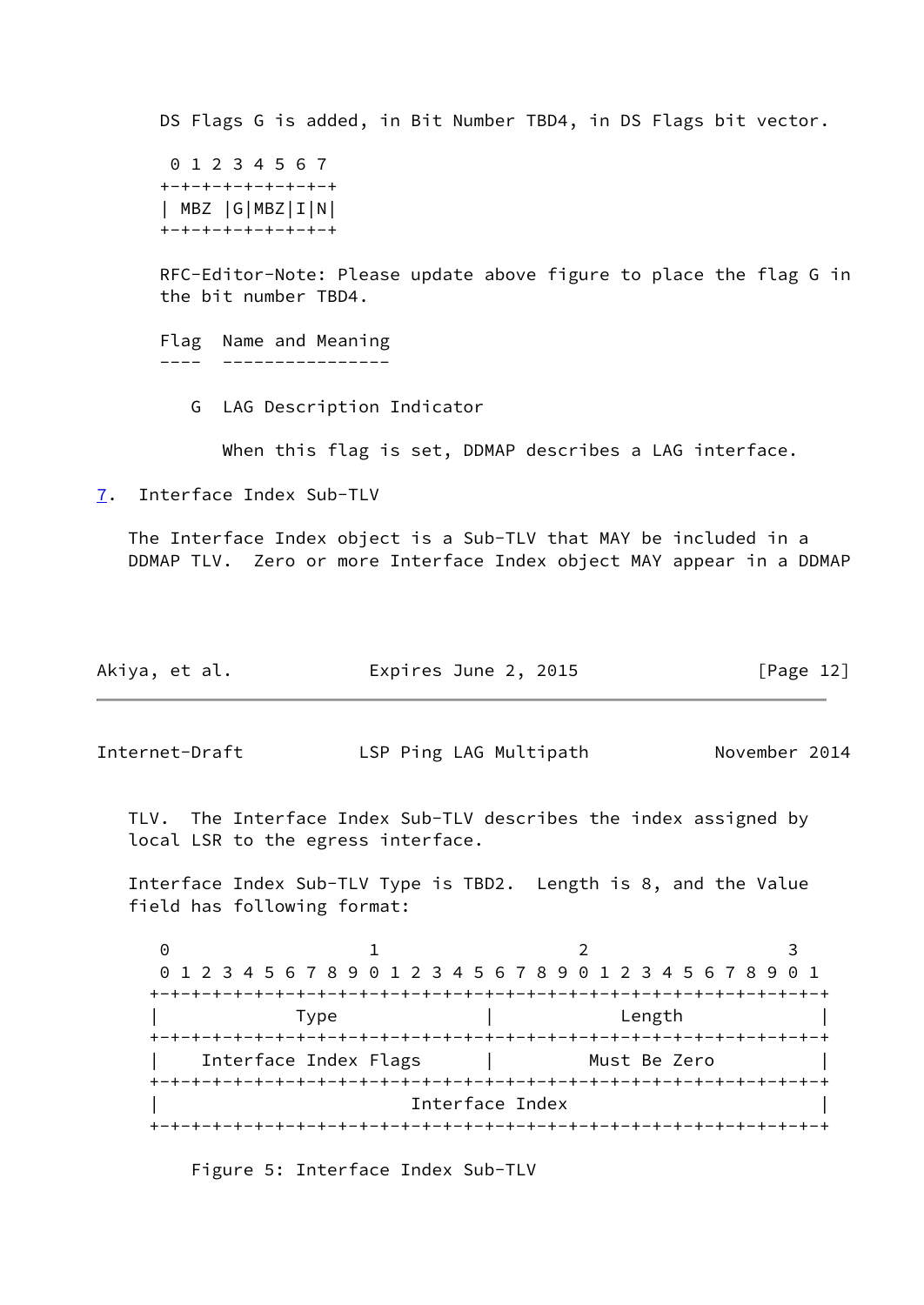Interface Index Flags

Interface Index Flags field is a bit vector with following format.

 0 1 0 1 2 3 4 5 6 7 8 9 0 1 2 3 4 5 +-+-+-+-+-+-+-+-+-+-+-+-+-+-+-+-+ | Must Be Zero (Reserved) |M| +-+-+-+-+-+-+-+-+-+-+-+-+-+-+-+-+

> One flag is defined: M. The remaining flags MUST be set to zero when sending and ignored on receipt.

```
 Flag Name and Meaning
---- ----------------
```
M LAG Member Link Indicator

 When this flag is set, interface index described in this sub-TLV is member of a LAG.

Interface Index

Index assigned by the LSR to this interface.

<span id="page-14-0"></span>[8](#page-14-0). Detailed Interface and Label Stack TLV

 The "Detailed Interface and Label Stack" object is a TLV that MAY be included in a MPLS echo reply message to report the interface on which the MPLS echo request message was received and the label stack

| Akiya, et al. | Expires June 2, 2015 | [Page 13] |
|---------------|----------------------|-----------|
|---------------|----------------------|-----------|

Internet-Draft LSP Ping LAG Multipath November 2014

 that was on the packet when it was received. A responder LSR MUST NOT insert more than one instance of this TLV. This TLV allows the initiator LSR to obtain the exact interface and label stack information as it appears at the responder LSR.

 Detailed Interface and Label Stack TLV Type is TBD3. Length is K + Sub-TLV Length (sum of Sub-TLVs). K is the sum of all fields of this TLV prior to Sub-TLVs, but the length of K depends on the Address Type. Details of this information is described below. The Value field has following format: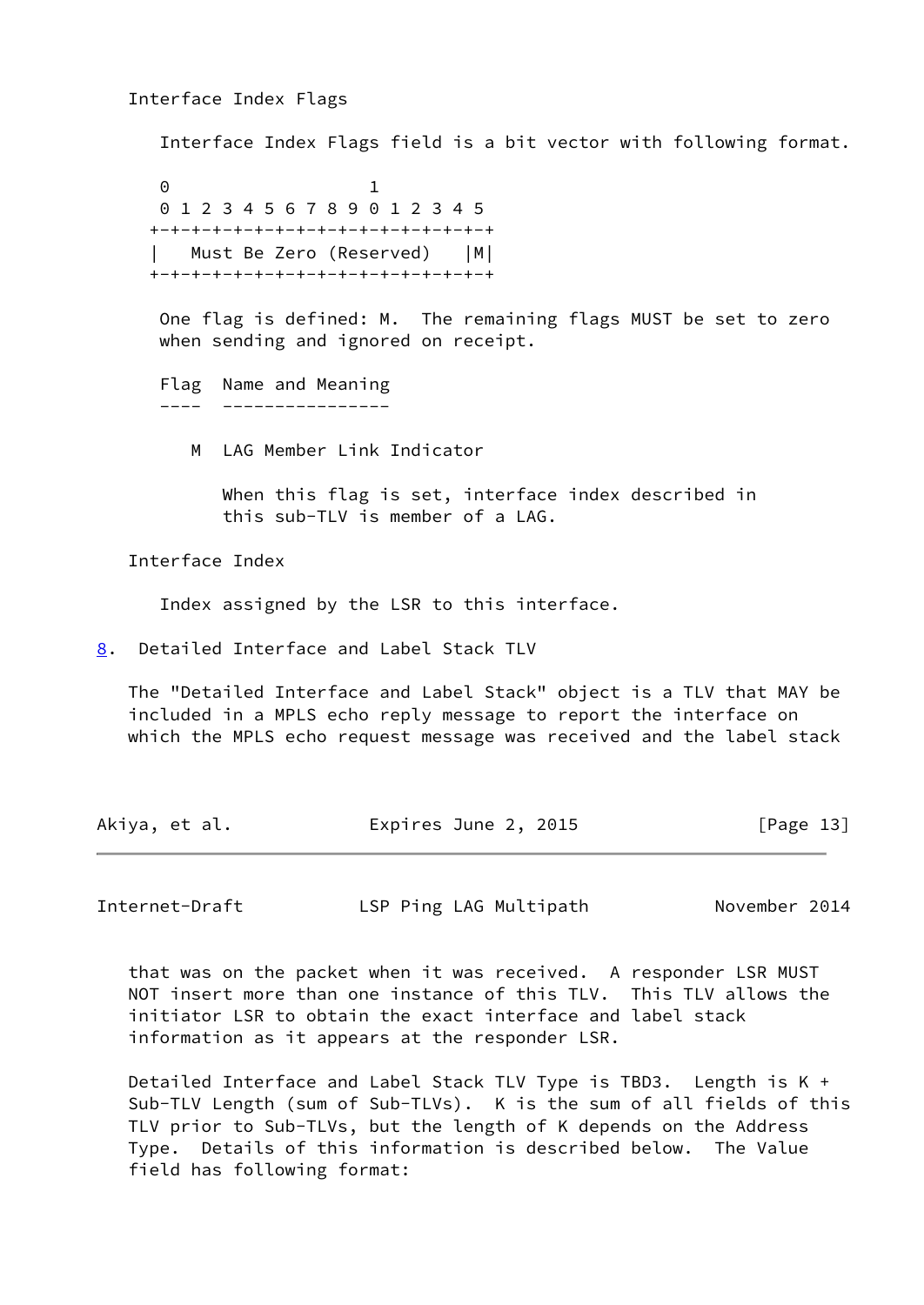0 1 2 3 0 1 2 3 4 5 6 7 8 9 0 1 2 3 4 5 6 7 8 9 0 1 2 3 4 5 6 7 8 9 0 1 +-+-+-+-+-+-+-+-+-+-+-+-+-+-+-+-+-+-+-+-+-+-+-+-+-+-+-+-+-+-+-+-+ | Type | Length | Length | +-+-+-+-+-+-+-+-+-+-+-+-+-+-+-+-+-+-+-+-+-+-+-+-+-+-+-+-+-+-+-+-+ | Address Type | Must Be Zero +-+-+-+-+-+-+-+-+-+-+-+-+-+-+-+-+-+-+-+-+-+-+-+-+-+-+-+-+-+-+-+-+ IP Address (4 or 16 octets) +-+-+-+-+-+-+-+-+-+-+-+-+-+-+-+-+-+-+-+-+-+-+-+-+-+-+-+-+-+-+-+-+ Interface (4 or 16 octets) +-+-+-+-+-+-+-+-+-+-+-+-+-+-+-+-+-+-+-+-+-+-+-+-+-+-+-+-+-+-+-+-+ Must Be Zero | Sub-TLV Length +-+-+-+-+-+-+-+-+-+-+-+-+-+-+-+-+-+-+-+-+-+-+-+-+-+-+-+-+-+-+-+-+ . . . List of Sub-TLVs . . . +-+-+-+-+-+-+-+-+-+-+-+-+-+-+-+-+-+-+-+-+-+-+-+-+-+-+-+-+-+-+-+-+

Figure 6: Detailed Interface and Label Stack TLV

 The Detailed Interface and Label Stack TLV format is derived from the Interface and Label Stack TLV format (from  $[RECA379]$ ). Two changes are introduced. First is that label stack, which is of variable length, is converted into a sub-TLV. Second is that a new sub-TLV is added to describe an interface index. The fields of Detailed Interface and Label Stack TLV have the same use and meaning as in [\[RFC4379](https://datatracker.ietf.org/doc/pdf/rfc4379)]. A summary of the fields taken from the Interface and Label Stack TLV is as below:

Address Type

 The Address Type indicates if the interface is numbered or unnumbered. It also determines the length of the IP Address and Interface fields. The resulting total for the initial part of the TLV is listed in the table below as "K Octets". The Address Type is set to one of the following values:

<span id="page-15-0"></span>

| Akiya, et al.  | Expires June 2, 2015   |          |               | [Page 14] |
|----------------|------------------------|----------|---------------|-----------|
| Internet-Draft | LSP Ping LAG Multipath |          | November 2014 |           |
| Type #         | Address Type           | K Octets |               |           |
| 1              | IPv4 Numbered          | 16       |               |           |
| $\overline{2}$ | IPv4 Unnumbered        | 16       |               |           |
|                |                        |          |               |           |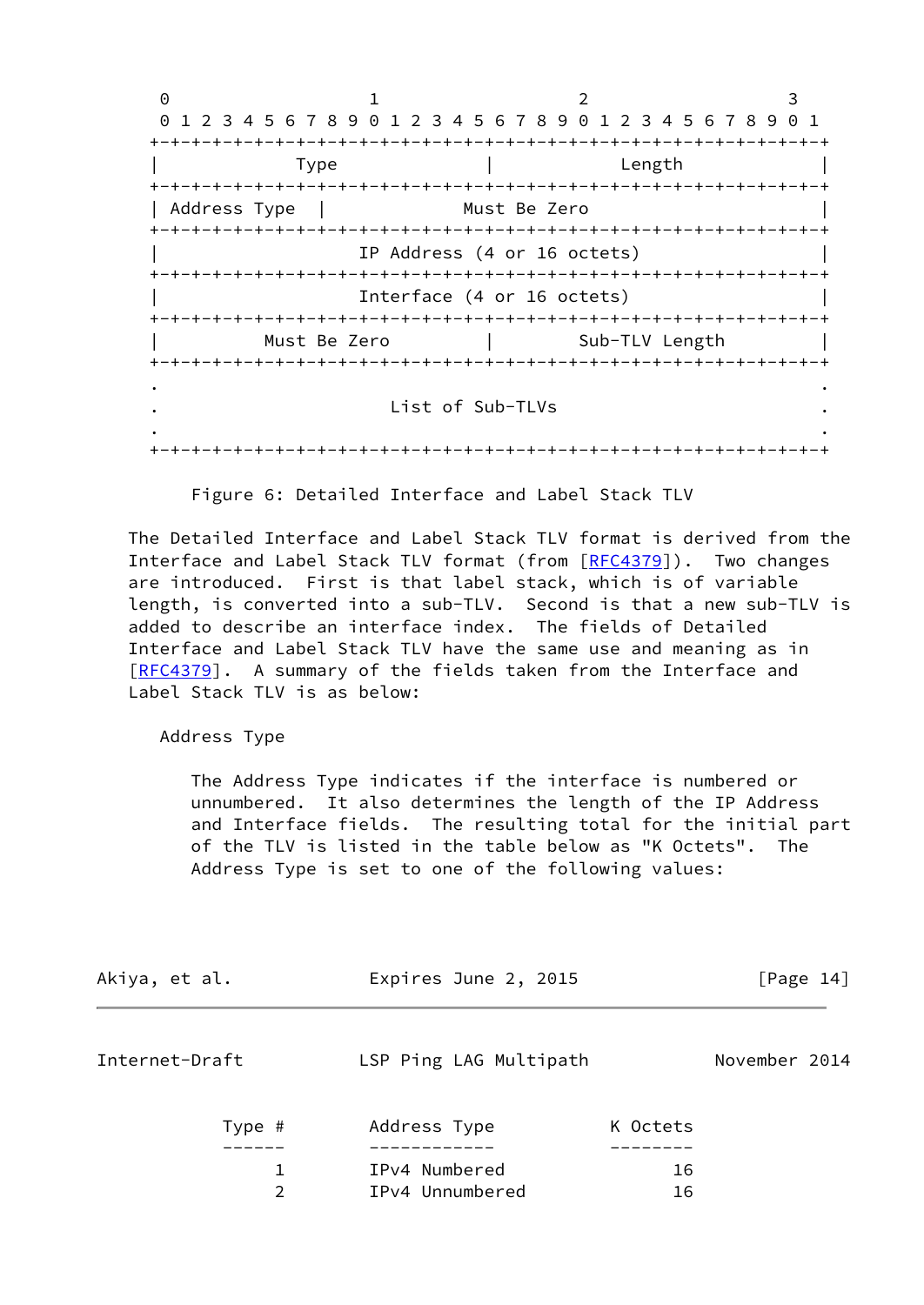|  | IPv6 Numbered   |  |
|--|-----------------|--|
|  | IPv6 Unnumbered |  |

#### IP Address and Interface

 IPv4 addresses and interface indices are encoded in 4 octets; IPv6 addresses are encoded in 16 octets.

 If the interface upon which the echo request message was received is numbered, then the Address Type MUST be set to IPv4 Numbered or IPv6 Numbered, the IP Address MUST be set to either the LSR's Router ID or the interface address, and the Interface MUST be set to the interface address.

 If the interface is unnumbered, the Address Type MUST be either IPv4 Unnumbered or IPv6 Unnumbered, the IP Address MUST be the LSR's Router ID, and the Interface MUST be set to the index assigned to the interface.

 Note: Usage of IPv6 Unnumbered has the same issue as [[RFC4379\]](https://datatracker.ietf.org/doc/pdf/rfc4379), described in Section 3.4.2 of [\[I-D.ietf-mpls-ipv6-only-gap](#page-22-5)]. A solution should be considered an applied to both [\[RFC4379](https://datatracker.ietf.org/doc/pdf/rfc4379)] and this document.

Sub-TLV Length

 Total length in octets of the sub-TLVs associated with this TLV.

## <span id="page-16-0"></span>[8.1](#page-16-0). Sub-TLVs

 This section defines the sub-TLVs that MAY be included as part of the Detailed Interface and Label Stack TLV.

| Sub-Type Value Field     |
|--------------------------|
|                          |
| Incoming Label stack     |
| Incoming Interface Index |

<span id="page-16-1"></span>[8.1.1](#page-16-1). Incoming Label Stack Sub-TLV

 The Incoming Label Stack sub-TLV contains the label stack as received by the LSR. If any TTL values have been changed by this LSR, they SHOULD be restored.

| Akiya, et al. | Expires June 2, 2015 | [Page $15$ ] |
|---------------|----------------------|--------------|
|---------------|----------------------|--------------|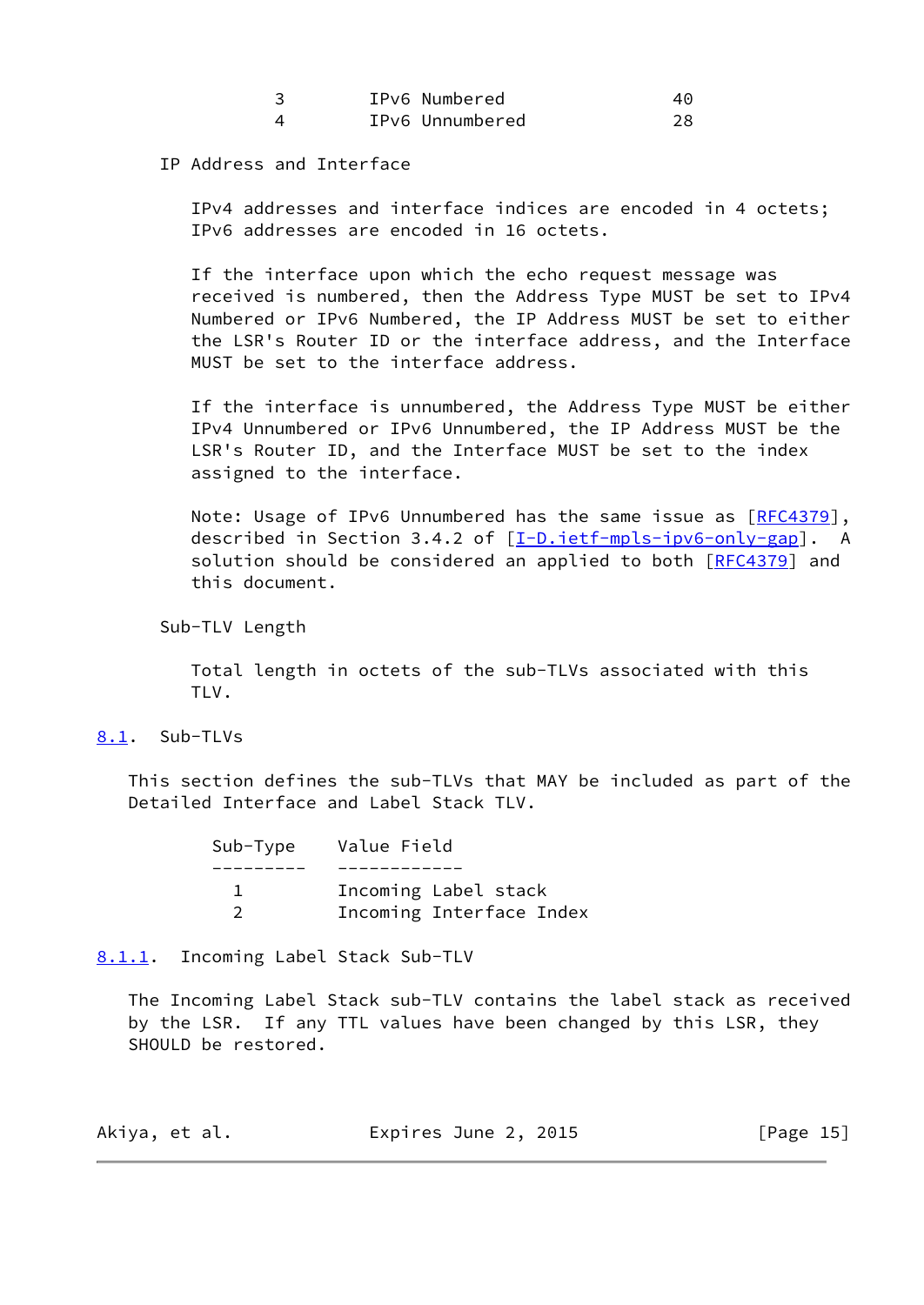<span id="page-17-1"></span> Incoming Label Stack Sub-TLV Type is 1. Length is variable, and the Value field has following format:

| 0 |                                                                 |                                      |  |
|---|-----------------------------------------------------------------|--------------------------------------|--|
|   | 0 1 2 3 4 5 6 7 8 9 0 1 2 3 4 5 6 7 8 9 0 1 2 3 4 5 6 7 8 9 0 1 |                                      |  |
|   |                                                                 |                                      |  |
|   | <b>Type</b>                                                     | Length                               |  |
|   |                                                                 |                                      |  |
|   | Label                                                           | $ TC S $ TTL                         |  |
|   |                                                                 |                                      |  |
|   |                                                                 |                                      |  |
|   |                                                                 |                                      |  |
|   |                                                                 |                                      |  |
|   | Label                                                           |                                      |  |
|   |                                                                 | TC                                   |  |
|   |                                                                 | +-+-+-+-+-+-+-+-+-+-+-+-+-+-+-+-+-+- |  |

Figure 7: Incoming Label Stack Sub-TLV

<span id="page-17-0"></span>[8.1.2](#page-17-0). Incoming Interface Index Sub-TLV

 The Incoming Interface Index object is a Sub-TLV that MAY be included in a Detailed Interface and Label Stack TLV. The Incoming Interface Index Sub-TLV describes the index assigned by this LSR to the interface which received the MPLS echo request message.

 Incoming Interface Index Sub-TLV Type is 2. Length is 8, and the Value field has the same format as the Interface Index Sub-TLV described in [Section 7](#page-13-0), and has following format:

0 1 2 3 0 1 2 3 4 5 6 7 8 9 0 1 2 3 4 5 6 7 8 9 0 1 2 3 4 5 6 7 8 9 0 1 +-+-+-+-+-+-+-+-+-+-+-+-+-+-+-+-+-+-+-+-+-+-+-+-+-+-+-+-+-+-+-+-+ | Type | Length | +-+-+-+-+-+-+-+-+-+-+-+-+-+-+-+-+-+-+-+-+-+-+-+-+-+-+-+-+-+-+-+-+ Interface Index Flags | Must Be Zero +-+-+-+-+-+-+-+-+-+-+-+-+-+-+-+-+-+-+-+-+-+-+-+-+-+-+-+-+-+-+-+-+ Interface Index +-+-+-+-+-+-+-+-+-+-+-+-+-+-+-+-+-+-+-+-+-+-+-+-+-+-+-+-+-+-+-+-+

Figure 8: Incoming Interface Index Sub-TLV

Interface Index Flags

Interface Index Flags field is a bit vector with following format.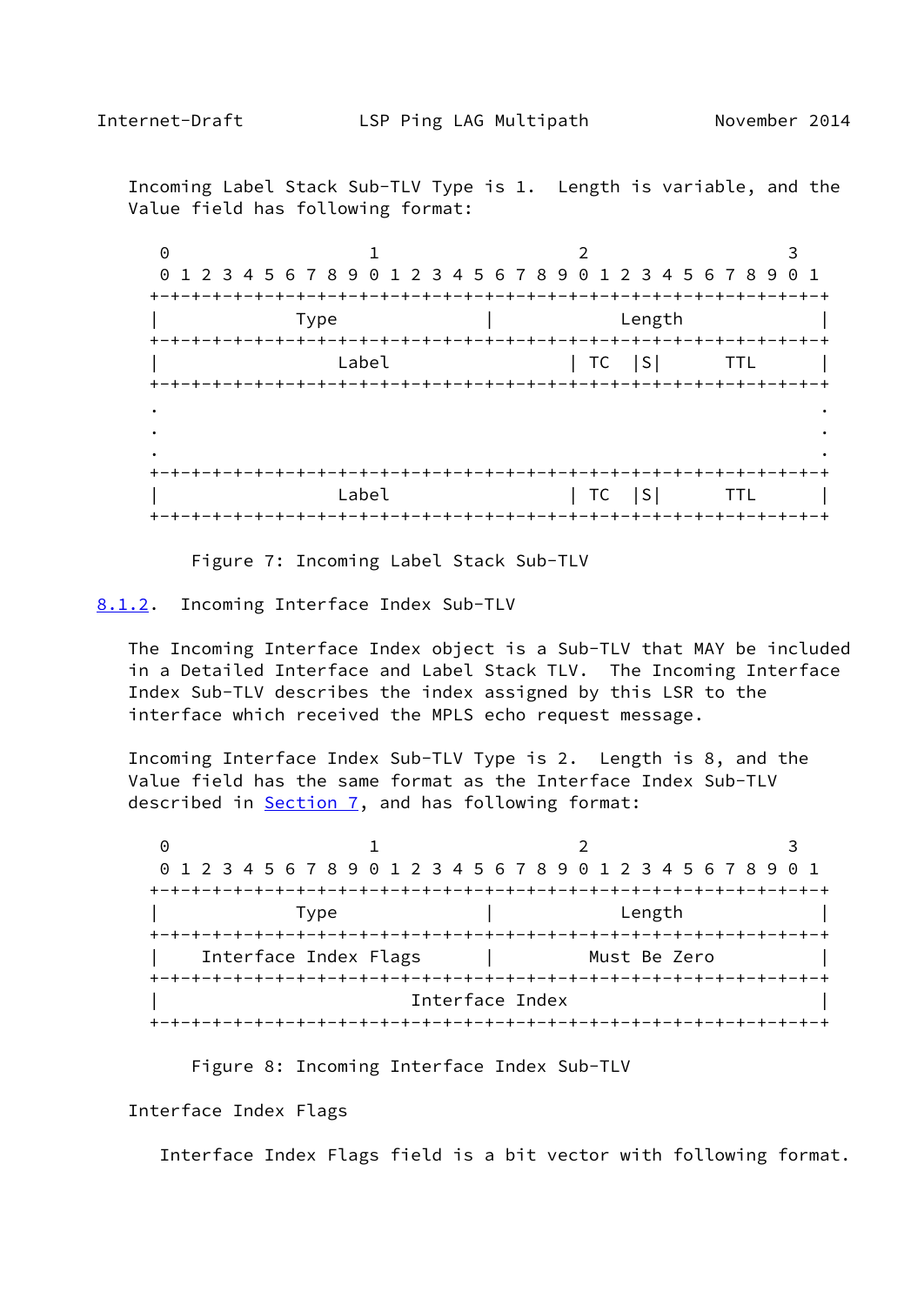<span id="page-18-1"></span>Internet-Draft LSP Ping LAG Multipath November 2014 0 1

 0 1 2 3 4 5 6 7 8 9 0 1 2 3 4 5 +-+-+-+-+-+-+-+-+-+-+-+-+-+-+-+-+ Must Be Zero (Reserved) | M| +-+-+-+-+-+-+-+-+-+-+-+-+-+-+-+-+

 One flag is defined: M. The remaining flags MUST be set to zero when sent and ignored on receipt.

 Flag Name and Meaning ---- ----------------

M LAG Member Link Indicator

 When this flag is set, the interface index described in this sub-TLV is a member of a LAG.

Interface Index

Index assigned by the LSR to this interface.

#### <span id="page-18-0"></span>[9](#page-18-0). Security Considerations

 This document extends LSP Traceroute mechanism to discover and exercise L2 ECMP paths. As result of supporting the code points and procedures described in this document, additional processing are required by initiator LSRs and responder LSRs, especially to compute and handle increasing number of multipath information. Due to additional processing, it is critical that proper security measures described in [\[RFC4379](https://datatracker.ietf.org/doc/pdf/rfc4379)] and [[RFC6424\]](https://datatracker.ietf.org/doc/pdf/rfc6424) are followed.

 The LSP Traceroute allows an initiator LSR to discover the paths of tested LSPs, providing deep knowledge of the MPLS network. Exposing such information to a malicious user is considered dangerous. To prevent leakage of vital information to untrusted users, a responder LSR MUST only accept MPLS echo request messages from trusted sources via filtering source IP address field of received MPLS echo request messages.

<span id="page-18-2"></span>[10.](#page-18-2) IANA Considerations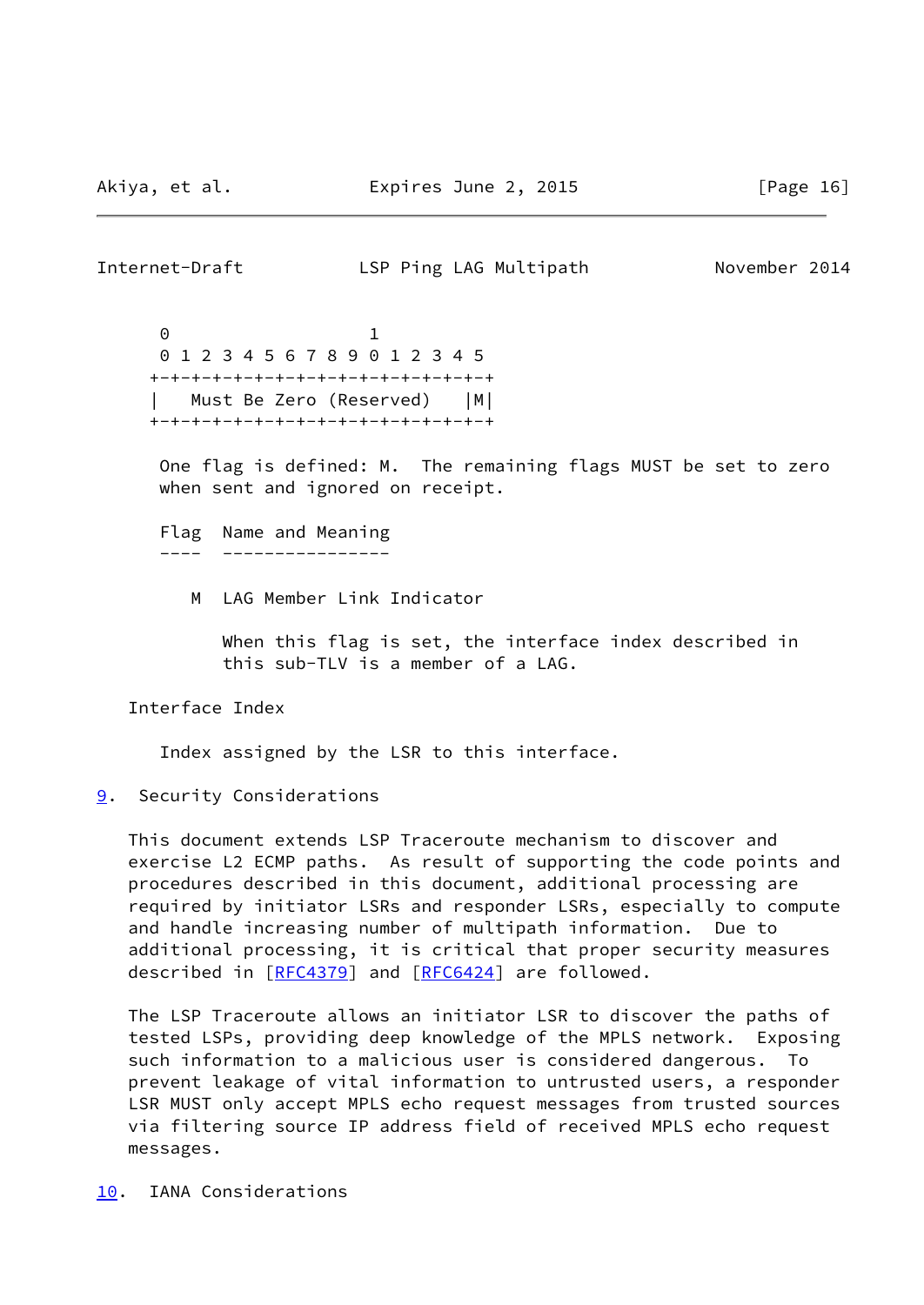#### <span id="page-19-0"></span>[10.1](#page-19-0). LAG Interface Info TLV

 The IANA is requested to assign new value TBD1 for LAG Interface Info TLV from the "Multiprotocol Label Switching Architecture (MPLS) Label Switched Paths (LSPs) Ping Parameters - TLVs" registry.

| Akiya, et al. | Expires June 2, 2015 | [Page $17$ ] |
|---------------|----------------------|--------------|
|---------------|----------------------|--------------|

<span id="page-19-2"></span>Internet-Draft LSP Ping LAG Multipath November 2014

|      | Value Meaning          | Reference     |
|------|------------------------|---------------|
|      |                        |               |
| TBD1 | LAG Interface Info TLV | this document |

<span id="page-19-1"></span>[10.1.1](#page-19-1). LAG Interface Info Flags

 The IANA is requested to create and maintain a registry entitled "LAG Interface Info Flags" with following registration procedures:

Registry Name: LAG Interface Info Flags

| Bit number Name |                                                                                                     | Reference                      |
|-----------------|-----------------------------------------------------------------------------------------------------|--------------------------------|
|                 | 15 D: Downstream LAG Info Accommodation<br>14 U: Upstream LAG Info Accommodation<br>0-13 Unassigned | this document<br>this document |

 Assignments of LAG Interface Info Flags are via Standards Action [\[RFC5226](https://datatracker.ietf.org/doc/pdf/rfc5226)].

<span id="page-19-3"></span>[10.2](#page-19-3). Interface Index Sub-TLV

 The IANA is requested to assign new value TBD2 for Interface Index Sub-TLV from the "Multiprotocol Label Switching Architecture (MPLS) Label Switched Paths (LSPs) Ping Parameters - TLVs" registry, "Sub-TLVs for TLV Types 20" sub-registry.

| Value | Meaning                 | Reference     |
|-------|-------------------------|---------------|
|       |                         |               |
| TBD2  | Interface Index Sub-TLV | this document |

<span id="page-19-4"></span>[10.2.1](#page-19-4). Interface Index Flags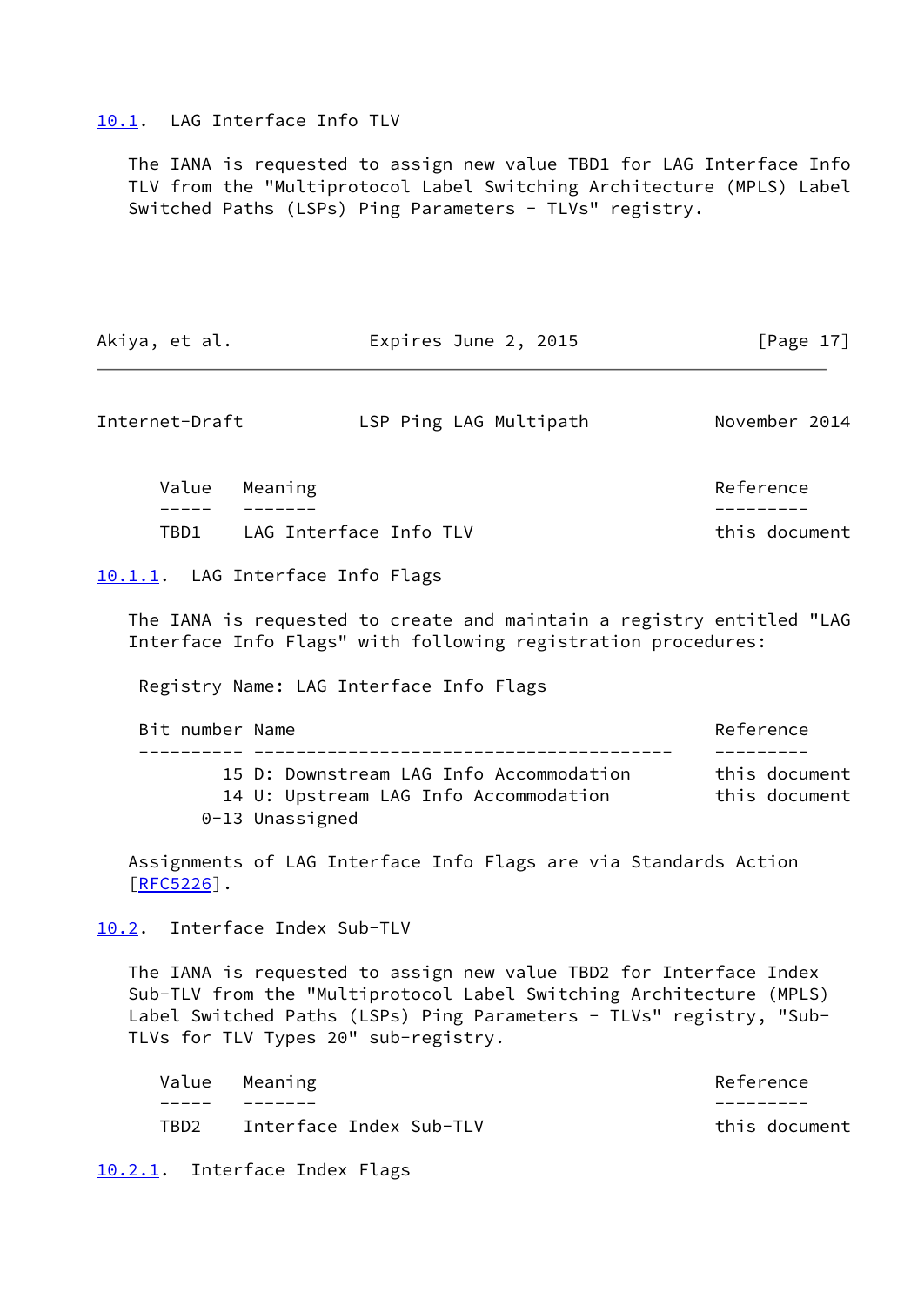The IANA is requested to create and maintain a registry entitled "Interface Index Flags" with following registration procedures:

Registry Name: Interface Index Flags

Bit number Name **Reference**  ---------- ---------------------------------------- --------- 15 M: LAG Member Link Indicator This document 0-14 Unassigned

 Assignments of Interface Index Flags are via Standards Action  $[REC5226]$ .

 Note that this registry is used by the Interface Index Flags field of the Interface Index Sub-TLV which may be present in the "Downstream

| Akiya, et al. | Expires June 2, 2015 | [Page 18] |
|---------------|----------------------|-----------|
|               |                      |           |

<span id="page-20-1"></span>Internet-Draft LSP Ping LAG Multipath November 2014

 Detailed Mapping" TLV and the Incoming Interface Index Sub-TLV which may be present in the "Detailed Interface and Label Stack" TLV.

<span id="page-20-0"></span>[10.3](#page-20-0). Detailed Interface and Label Stack TLV

 The IANA is requested to assign new value TBD3 for Detailed Interface and Label Stack TLV from the "Multiprotocol Label Switching Architecture (MPLS) Label Switched Paths (LSPs) Ping Parameters - TLVs" registry ([\[IANA-MPLS-LSP-PING\]](#page-22-6)).

Value Meaning **Reference**  ----- ------- --------- TBD3 Detailed Interface and Label Stack TLV this document

<span id="page-20-2"></span>[10.3.1](#page-20-2). Sub-TLVs for TLV Type TBD3

 The IANA is requested to create and maintain a sub-registry entitled "Sub-TLVs for TLV Type TBD3" under "Multiprotocol Label Switching Architecture (MPLS) Label Switched Paths (LSPs) Ping Parameters - TLVs" registry.

 Initial values for this sub-registry, "Sub-TLVs for TLV Types TBD3", are described below.

| --- | $\sim$<br>----- | __ |
|-----|-----------------|----|
| -   |                 |    |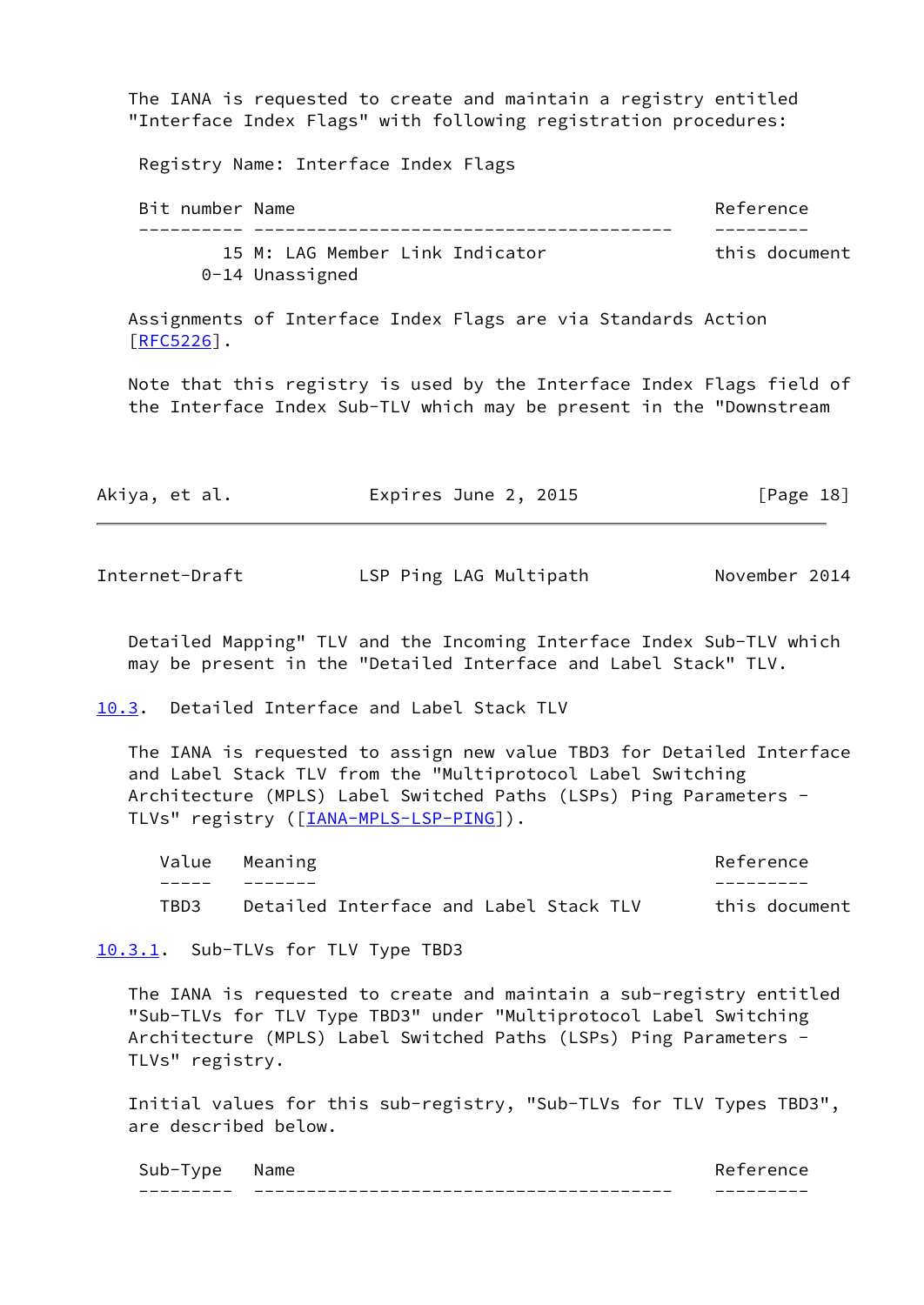<span id="page-21-0"></span>

| $\mathbf 1$<br>2       | Incoming Label Stack<br>Incoming Interface Index<br>4-65535 Unassigned                                                                                                                                                                                                                                                      | this document<br>this document |
|------------------------|-----------------------------------------------------------------------------------------------------------------------------------------------------------------------------------------------------------------------------------------------------------------------------------------------------------------------------|--------------------------------|
|                        | Assignments of Sub-Types are via Standards Action [RFC5226].                                                                                                                                                                                                                                                                |                                |
| <u>10.4</u> . DS Flags |                                                                                                                                                                                                                                                                                                                             |                                |
|                        | The IANA is requested to assign a new bit number from the "DS flags"<br>sub-registry from the "Multi-Protocol Label Switching (MPLS) Label<br>Switched Paths (LSPs) Ping Parameters - TLVs" registry<br>$([IANA-MPLS-LSP-PING])$ .<br>Note: the "DS flags" sub-registry is created by<br>[I-D.ietf-mpls-lsp-ping-registry]. |                                |
| Bit number Name        |                                                                                                                                                                                                                                                                                                                             | Reference                      |
|                        | TBD4 G: LAG Description Indicator                                                                                                                                                                                                                                                                                           | this document                  |
|                        |                                                                                                                                                                                                                                                                                                                             |                                |

| Akiya, et al.<br>Expires June 2, 2015 | [Page 19] |
|---------------------------------------|-----------|
|---------------------------------------|-----------|

<span id="page-21-2"></span>Internet-Draft LSP Ping LAG Multipath November 2014

<span id="page-21-1"></span>[11.](#page-21-1) Acknowledgements

 Authors would like to thank Nagendra Kumar and Sam Aldrin for providing useful comments and suggestions. Authors would like to thank Loa Andersson for performing a detailed review and providing number of comments.

<span id="page-21-3"></span>[12.](#page-21-3) References

<span id="page-21-4"></span>[12.1](#page-21-4). Normative References

- <span id="page-21-5"></span> [I-D.ietf-mpls-lsp-ping-registry] Decraene, B., Akiya, N., Pignataro, C., Andersson, L., and S. Aldrin, "IANA registries for LSP ping Code Points", [draft-ietf-mpls-lsp-ping-registry-00](https://datatracker.ietf.org/doc/pdf/draft-ietf-mpls-lsp-ping-registry-00) (work in progress), November 2014.
- [RFC2119] Bradner, S., "Key words for use in RFCs to Indicate Requirement Levels", [BCP 14](https://datatracker.ietf.org/doc/pdf/bcp14), [RFC 2119](https://datatracker.ietf.org/doc/pdf/rfc2119), March 1997.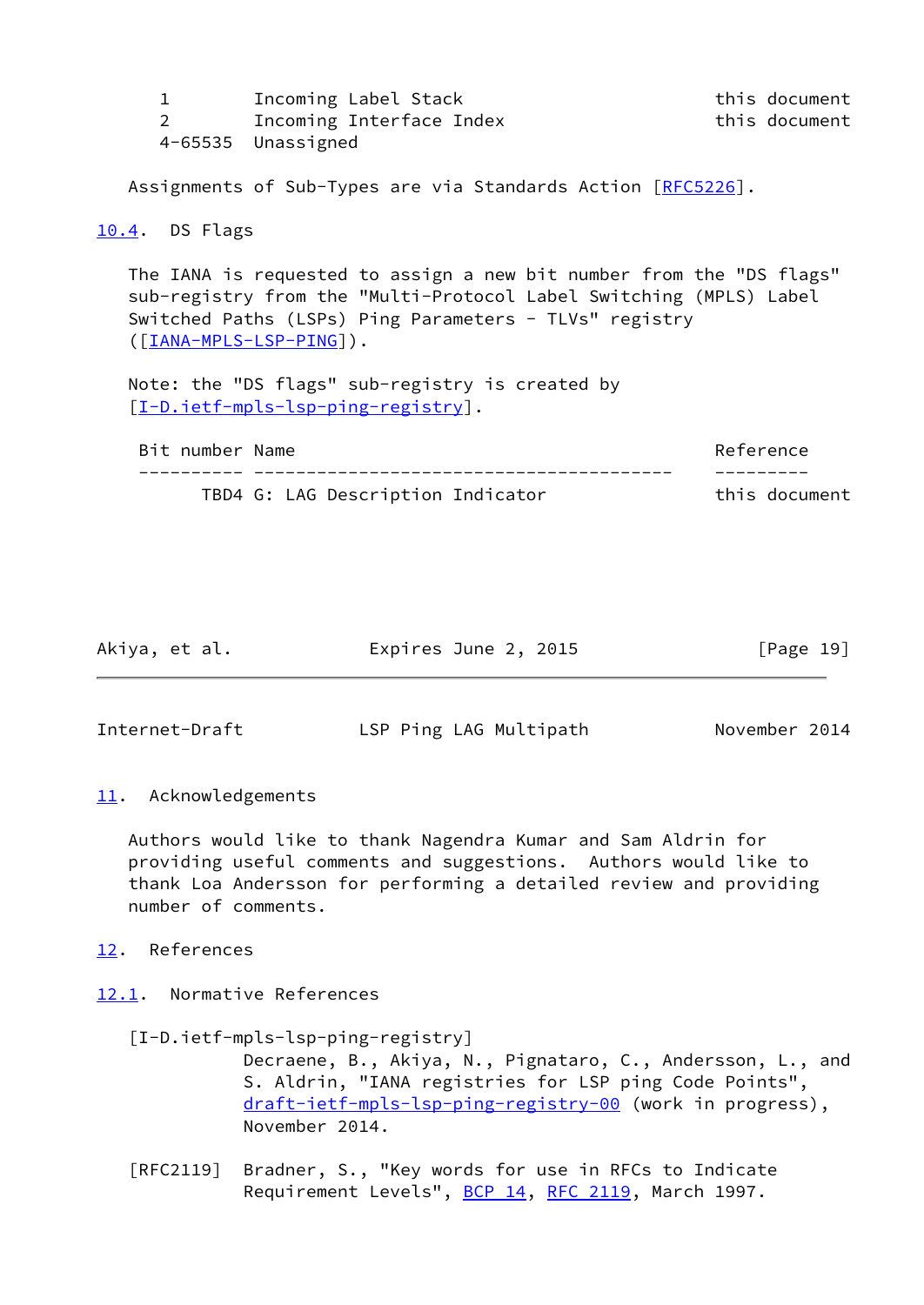- [RFC4379] Kompella, K. and G. Swallow, "Detecting Multi-Protocol Label Switched (MPLS) Data Plane Failures", [RFC 4379,](https://datatracker.ietf.org/doc/pdf/rfc4379) February 2006.
- [RFC6424] Bahadur, N., Kompella, K., and G. Swallow, "Mechanism for Performing Label Switched Path Ping (LSP Ping) over MPLS Tunnels", [RFC 6424](https://datatracker.ietf.org/doc/pdf/rfc6424), November 2011.
- <span id="page-22-0"></span>[12.2](#page-22-0). Informative References

<span id="page-22-5"></span>[I-D.ietf-mpls-ipv6-only-gap]

 George, W. and C. Pignataro, "Gap Analysis for Operating IPv6-only MPLS Networks", [draft-ietf-mpls-ipv6-only-gap-04](https://datatracker.ietf.org/doc/pdf/draft-ietf-mpls-ipv6-only-gap-04) (work in progress), November 2014.

<span id="page-22-6"></span>[IANA-MPLS-LSP-PING]

 IANA, "Multi-Protocol Label Switching (MPLS) Label Switched Paths (LSPs) Ping Parameters", <[http://www.iana.org/assignments/mpls-lsp-ping-parameters/](http://www.iana.org/assignments/mpls-lsp-ping-parameters/mpls-lsp-ping-parameters.xhtml) [mpls-lsp-ping-parameters.xhtml](http://www.iana.org/assignments/mpls-lsp-ping-parameters/mpls-lsp-ping-parameters.xhtml)>.

#### <span id="page-22-4"></span>[IEEE802.1AX]

 IEEE Std. 802.1AX, "IEEE Standard for Local and metropolitan area networks - Link Aggregation", November 2008.

| Akiya, et al. | Expires June 2, 2015 | [Page 20] |
|---------------|----------------------|-----------|
|---------------|----------------------|-----------|

<span id="page-22-2"></span>Internet-Draft LSP Ping LAG Multipath November 2014

 [RFC5226] Narten, T. and H. Alvestrand, "Guidelines for Writing an IANA Considerations Section in RFCs", [BCP 26](https://datatracker.ietf.org/doc/pdf/bcp26), [RFC 5226](https://datatracker.ietf.org/doc/pdf/rfc5226), May 2008.

<span id="page-22-1"></span>[Appendix A.](#page-22-1) LAG with L2 Switch Issues

 Several flavors of "LAG with L2 switch" provisioning models are described in this section, with MPLS data plane ECMP traversal validation issues with each.

<span id="page-22-3"></span>[A.1](#page-22-3). Equal Numbers of LAG Members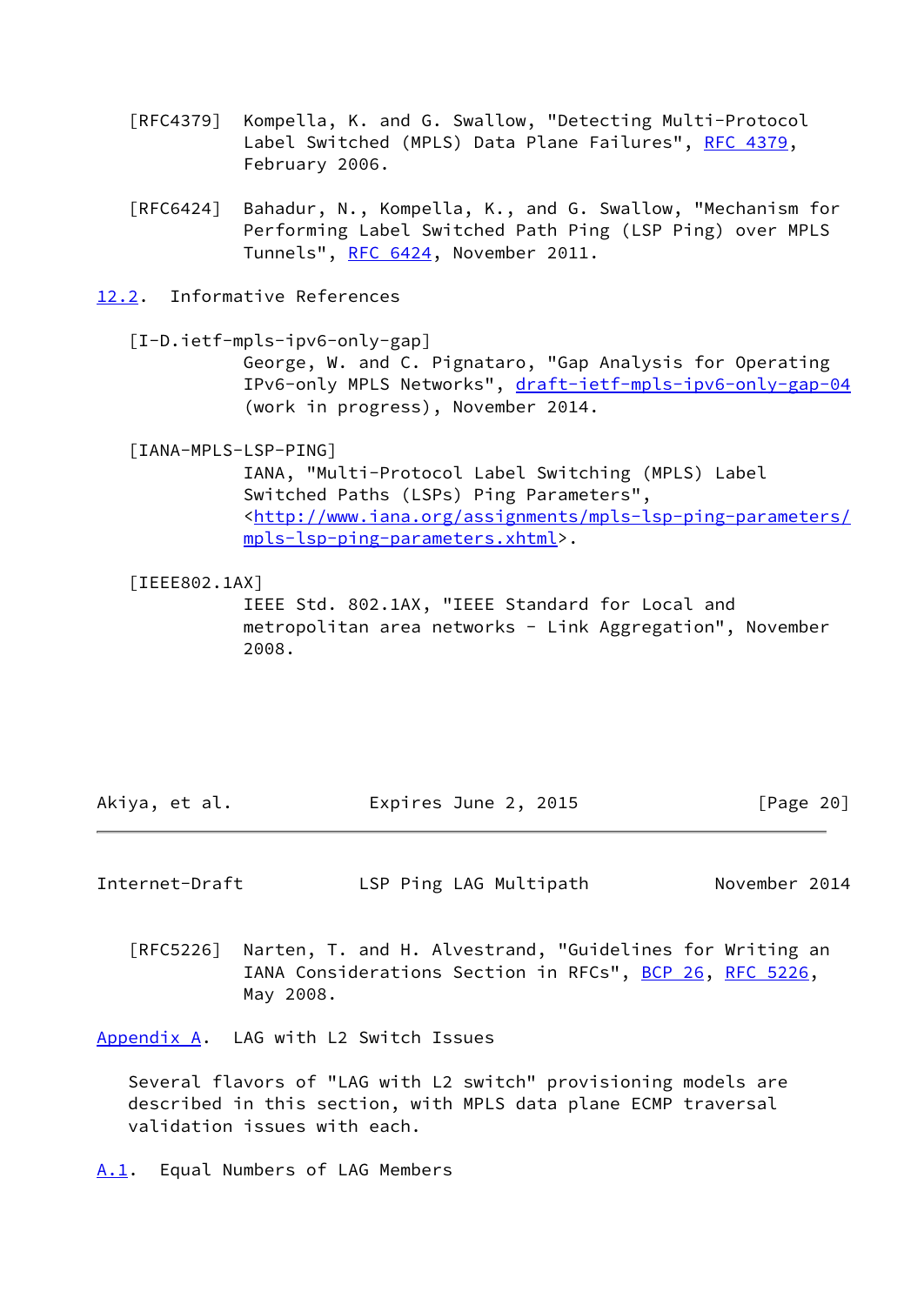$R1$  ====  $S1$  ====  $R2$ 

 The issue with this LAG provisioning model is that packets traversing a LAG member from R1 to S1 can get load balanced by S1 towards R2. Therefore, MPLS echo request messages traversing specific LAG member from R1 to S1 can actually reach R2 via any LAG members, and sender of MPLS echo request messages have no knowledge of this nor no way to control this traversal. In the worst case, MPLS echo request messages with specific entropies to exercise every LAG members from R1 to S1 can all reach R2 via same LAG member. Thus it is impossible for MPLS echo request sender to verify that packets intended to traverse specific LAG member from R1 to S1 did actually traverse that LAG member, and to deterministically exercise "receive" processing of every LAG member on R2.

<span id="page-23-0"></span>[A.2](#page-23-0). Deviating Numbers of LAG Members

 \_\_\_\_  $R1 == = S1 == = R2$ 

> There are deviating number of LAG members on the two sides of the L2 switch. The issue with this LAG provisioning model is the same as previous model, sender of MPLS echo request messages have no knowledge of L2 load balance algorithm nor entropy values to control the traversal.

<span id="page-23-1"></span>[A.3](#page-23-1). LAG Only on Right

 $R1$  ----  $S1$  ====  $R2$ 

 The issue with this LAG provisioning model is that there is no way for MPLS echo request sender to deterministically exercise both LAG members from S1 to R2. And without such, "receive" processing of R2 on each LAG member cannot be verified.

| Akiya, et al. | Expires June 2, 2015 | [Page 21] |
|---------------|----------------------|-----------|
|               |                      |           |

<span id="page-23-3"></span>

| Internet-Draft | LSP Ping LAG Multipath | November 2014 |
|----------------|------------------------|---------------|
|----------------|------------------------|---------------|

<span id="page-23-2"></span>[A.4](#page-23-2). LAG Only on Left

 $R1 == = S1 --- R2$ 

MPLS echo request sender has knowledge of how to traverse both LAG